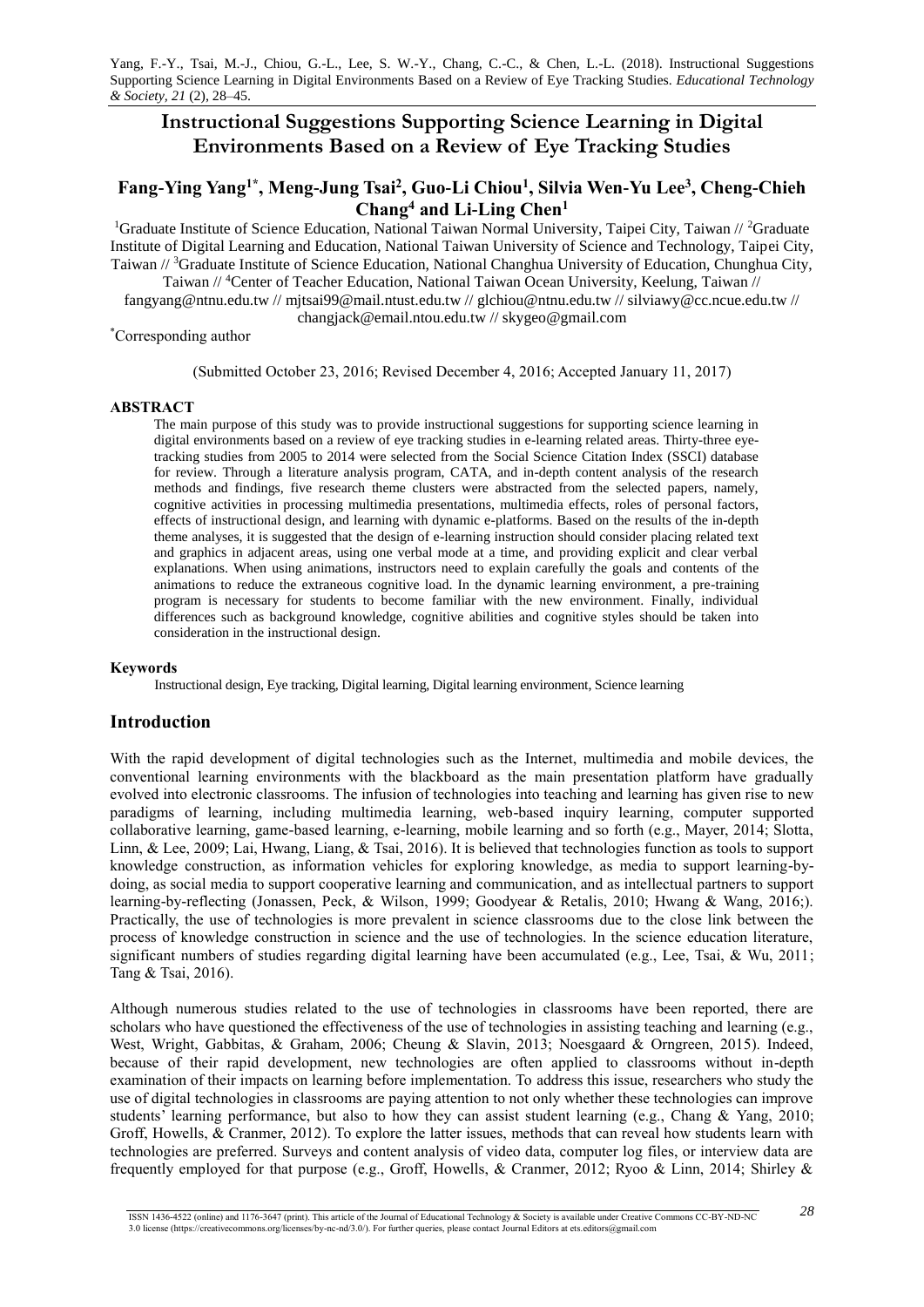Irving, 2015). Although the above-mentioned data types are records of learning behaviors, they are limited in terms of revealing the real-time actions and changes of mind during learning.

A promising method capable of recording online cognitive activities is the eye tracking method. Based on the eye-mind hypothesis (Just & Carpenter, 1980) that what is fixated on is processed, the eye tracking method has been developed to study mechanisms of information processing and a variety of cognitive processes (e.g., Rayner, 2009; Gidlöf, Wallin, Dewhurst, & Holmqvist, 2013). In addition to cognitive activities, the method is also applied to research areas such as human-computer interaction and usability research (Jocab & Karn, 2003; McEwen & Dubé, 2015). In eye tracking studies, researchers use eye tracking measures to indicate learners' or users' visual attention, workload or mental effort expended during a task. Fixations and saccades are the two major eye movements identified by eye trackers. The former refers to a relatively stable state of eye movement, while the latter refers to the rapid movement between any two consecutive fixations (Rayner, 2009). Eye tracking measures, which are generally categorized according to temporal, spatial and frequency scales (Lai et al., 2013), are usually analyzed and reported based on areas of interest (AOIs) as defined in individual studies. Depending on the research questions, eye tracking measures are selected or analyzed differently with respect to different study purposes (Holmqvist et al., 2011).

The use of eye tracking methods in educational studies has proliferated only in recent years. According to Lai et al. (2013), before 2009, few educational studies had used such methods, probably due to the lack of communication between the fields of education and psychology, and the high cost of the equipment. The review study by Lai and colleagues found that two major issues discussed by the educational researchers who applied eye tracking methods in their studies are patterns of information processing and effects of instructional designs. It is interesting to note that in the work of Lai et al. (2013), quite a few papers concerning the instructional designs are related to multimedia learning. Nevertheless, how the eye tracking method can reveal the use of technologies in assisting science learning has not been systematically analyzed. Given that the employment of multimedia or digital technologies in the science classroom is an unavoidable trend, we have thus made an attempt to review eye-tracking studies regarding science learning in multimedia as well as technology-enhanced environments (we call such environments, "digital learning environments"). Drawn from the review, we hope to propose suggestions for future instructional design supporting learning in digital learning environments.

## **Method**

The empirical papers included in the study came from the Social Science Citation Index (SSCI) database. To select suitable papers, the keywords of "eye tracking" and "eye movement" were combined with "multimedia learning," "e-learning," "digital learning," "learning technology," "educational technology," "mobile learning," and "ubiquitous learning," using the Boolean operator "AND." The years spanned from 2005 to 2014. There were 91 papers extracted from the first round of the search process. The same keyword combinations were then put together using the Boolean operator "OR." Consequently, 46 of the original 91 papers remained. Afterwards, the researchers manually inspected the studies. Those involving non-science subject areas, non-human subjects, subjects with medical impairment or special needs, or which were conducted in out-of-school contexts were excluded from the analysis. In addition, only empirical studies were retained. As a result, a total of 33 papers, including 36 studies, were selected from the SSCI database for this review.

To categorize the characteristics of the selected papers, we used a paper analysis program, Content Analysis Toolkit for Academic Research (CATA), to do the initial grouping. The program, using data mining technology, was developed by Yseng and Tsay (2013), and is able to analyze the similarity of papers in accordance with the keywords, citations, authors and so forth. The quality of CATA has been compared to other similar data miming systems (such as infoMap developed by Computational Semantics Library at Stanford University), and the result suggested that the method is highly reliable (for more details, see Tseng, 2010). Since CATA classifies academic papers in accordance with similarities among papers, problems of subjectivity and uncertainty caused by content analysis alone can be reduced. In other words, instead of researchers alone determining the structure of these selected papers, CATA allows the papers themselves to reveal their structure. The preliminary analysis by CATA suggested that the 33 papers analyzed in the study fell into 7 clusters with 4 unidentified.

After the CATA analysis, the researchers reviewed and examined the paper contents to determine the relevance of the papers in each cluster, and reassigned papers to different clusters if necessary. Among the seven clusters abstracted by CATA, two consisted of only two papers. After examining their contents, they were re-assigned to different clusters. In short, as a triangulation process, CATA and content analysis complemented each other to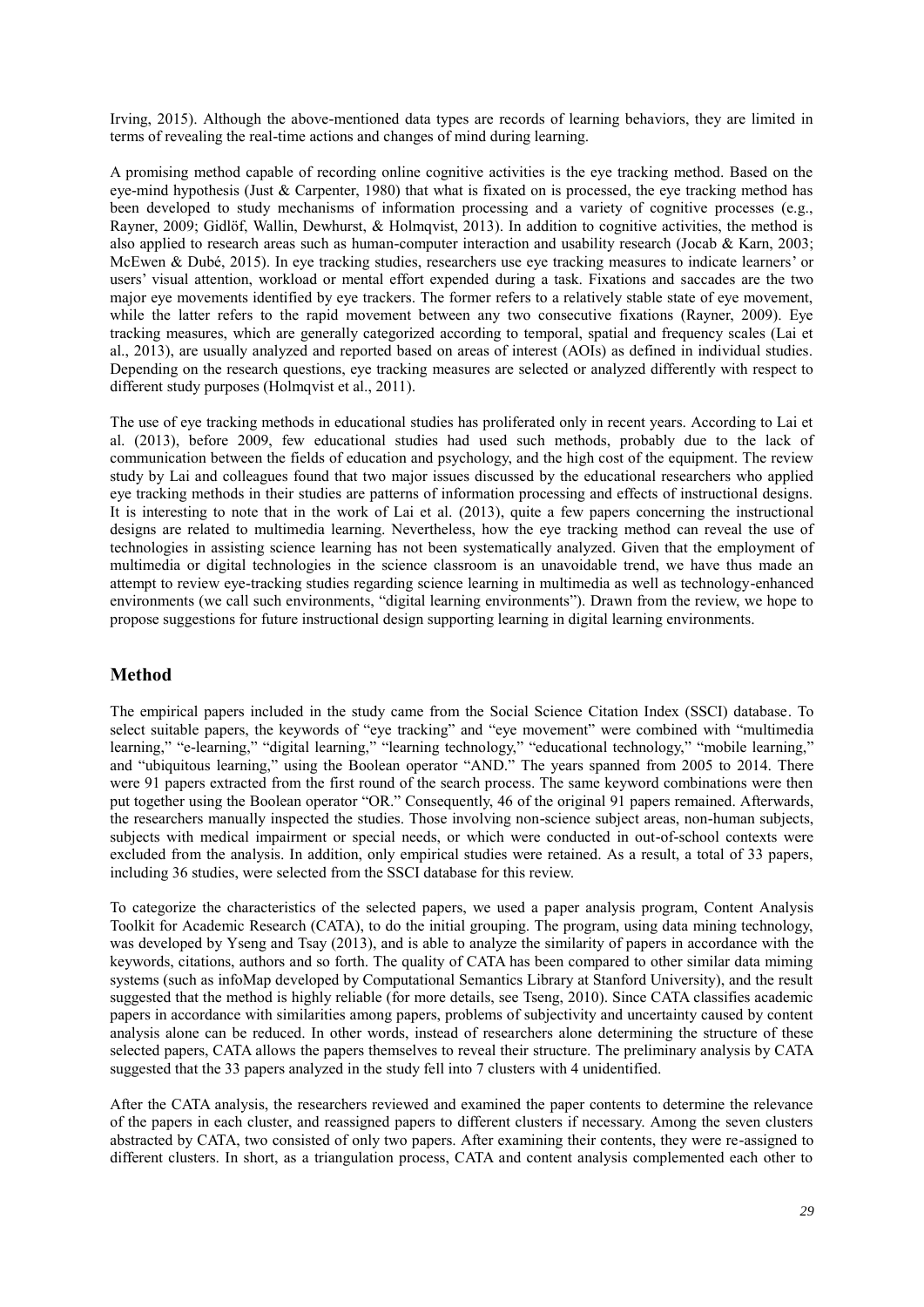help the researchers identify possible research themes embedded in the selected papers. As a result, five research themes as will be introduced later were determined.

After all the selected papers were assigned to their proper categories, they were analyzed in-depth according to their research purposes, subjects, models of eye trackers, learning topics, eye movement measures and indications, instructional materials, experimental design, performance measurements and research results. It should be noted that the learning topics and types of eye movement measures were analyzed based on the categories of learning topics and eye movement measures mentioned in the study of Lai et al. (2013) The review task went through intensive discussions by all the authors of the paper; therefore, there was no issue of intercoder reliability.

## **Result and discussion**

#### **General characteristics of the reviewed papers**

Among the 36 studies (from 33 papers), the majority (*n* = 26) recruited research subjects at universities or colleges. In only seven papers were the research subjects K-12 students. The remaining three papers studied adult learners, including university students, medical professionals, and surgical residents. In terms of learning topics, conceptual development received the most attention (27 studies). There are 5 studies focusing on skill or strategy learning, and the rest 2 studies on perception.

In contrast to the reading studies that frequently employ eye-tracking systems with high sampling rates (> 500Hz), eye trackers with sampling rates of 50Hz ad 60Hz were the most popular types of systems mentioned in the reviewed papers. In the searched studies, eye movements were measured using the following indicators: fixation frequency and duration, gaze frequency and duration, saccade frequency and duration, scan path, reading time, and transitions between different representations. We further categorized the eye movement indicators into temporal, spatial, and count measures. Almost all the papers collected temporal measures of eye movement (34 studies), followed by spatial measures (18 studies) and frequency measures (15 studies). Evidently, temporal eye movement measures were used in almost all studies to indicate the time needed to process information, and those that revealed the attention allocations and spatial sequences, such as the number of fixations on different AOIs, regression counts, and scan paths, were frequently reported.

The above-mentioned eye movement measures reflect learners' online cognitive activities that should explain consequent learning behaviors or performances. In most of the reviewed papers, the behavior or performance measurements included, in general, three major types, namely, achievement test, skill/ability test, and performance exam. Achievement tests included prior knowledge tests, comprehension tests, delayed/retention tests, and transfer tests. Several studies utilized tests to examine students' skills or abilities such as visualization tests, spatial ability tests, and visual memory tests. Performance exams, such as knot tying performance and diagnostic performance, were conducted in the studies on medical knowledge. Other qualitative data were collected through think-aloud when completing the tasks, verbal responses to questions, and interviews.

#### **Research themes abstracted from the study findings**

As mentioned, the researchers of this study cross-examined the result of CATA analysis. Subsequently, five clusters of research theme were abstracted, illustrated as follows.

#### *Cluster 1 – Cognitive activities for processing multimedia presentations*

Cluster one discusses the information processing activities for different forms and combinations of representations. There are ten papers in this cluster. The learning topics of these papers focus on conceptual development, with one exception that dealt with strategy learning (#19). Participating subjects included university students (6 studies), high school students (two studies) and elementary learners (one study). Four studies used text-based material with text-picture presentations as the learning material (#9, #13, #16, #28,  $\&$ #33), three involved visual representations such as image, animation or simulation (#2, #19 & #20), and the remaining three (#18, #21,  $\&$  #33) examined the reading of WebPages. The multimedia representations included text, graphics, animation, simulation, and narration. Eye trackers with sampling rates of 60Hz were the most popular system. As for the eye movement measures, fixation related measures were reported most frequently,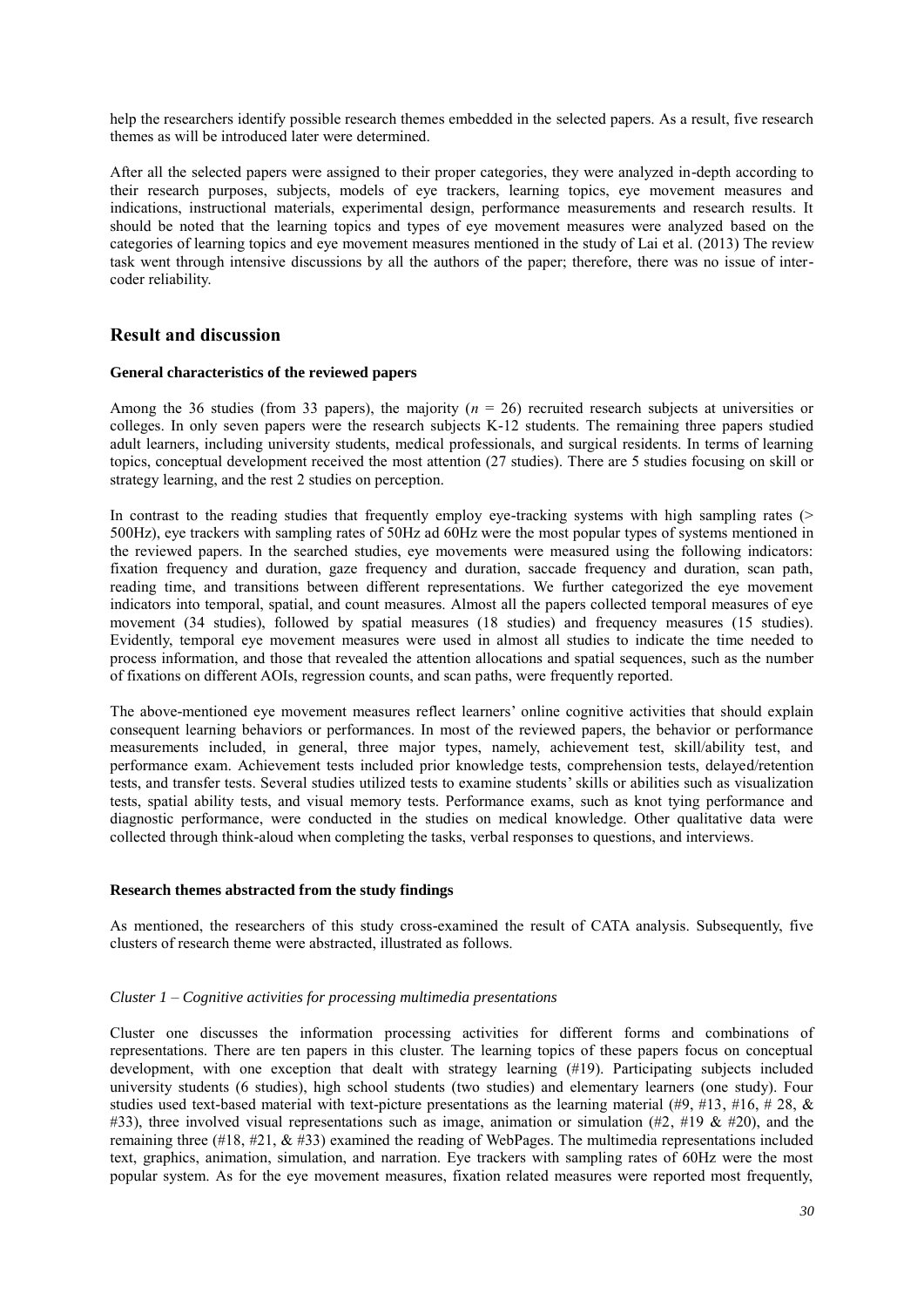showing the processing time and attention locations as well as distributions. One study (#19) found that the fixation duration corresponded to the use of problem-solving strategies. Scan paths (i.e., saccades or transitions between different interest areas) were used to indicate the information integration strategies. Three studies (#16, #18, & #33) employed the measure of pupil dilation, while another used the fixation duration and saccade length to indicate cognitive load.

Several important findings can be summarized from the studies in this cluster. It was found that when written text and pictures were presented together, readers attended more to the written text than to the graphics. Nevertheless, when the graphics were in a conceptual, sequential or interactive form, the visual attention and processing time of the target areas increased. It was found that spoken text and background knowledge played a role in guiding visual attention. While spoken text seemed to increase visual attention to and processing time of the interest areas, background knowledge was found to reduce the processing time. When spoken text and written texts with the same content appeared together, the cognitive load increased. Meanwhile, animations, while attracting readers' attention, might result in extraneous cognitive load. For concept learning, these studies consented that the reading of texts or graphics alone could not predict the concept achievements. Instead, it was the information integration strategies, such as scanning or transitions between different representations, which were related most to the concept achievements. Additionally, an initial glance at the picture seemed to provide a mental scaffold for text reading. In short, the studies in this cluster suggest that learning from multimedia presentations requires learners to strategically distribute their attention to the interest areas and integrate information from different types of representation.

#### *Cluster 2 – Multimedia effects*

The theme of Cluster 2 is centered on examining multimedia effects as suggested by the cognitive load theory (Chandler & Sweller, 1992) and the theory of multimedia learning (Moreno & Mayer, 1999). There are five papers (#7, #8, #15, #24, and #26) in this cluster, in which eight studies were involved. The various multimedia effects include the visualization (multimedia representation) effect, the seductive details effect (coherence effect) (#7), the spatial contiguity effect (#15, #26), and the text-modality (split-attention) effect (#8, #24, #26). Specifically, the seductive details effect discusses how interesting but unimportant text and illustrations affect learning performance. The visualization effect discusses how decorative and instructional pictures paired with text affect learners' distribution of attention. The spatial contiguity effect discusses how integrated presentation (printed words close to corresponding graphics) and separate presentation (printed words at the bottom of the screen) affect learners' cognitive processing. The text modality effect discusses whether written text and spoken text affect learners' viewing behaviors and learning outcomes. Among the eight studies, except for one study that involved 7th and 8th graders (#8), all participants were university or graduate students. The eye-trackers employed by these studies had sampling rates ranging from 50Hz to 250Hz. Regarding the eye movement measures involved, all of these eight studies analyzed the spatial measures (e.g., number of switches (regressions) or transitions between text and visualizations) as well as the frequently observed temporal measures (e.g., gaze duration and viewing time), indicating that a great deal of attention was paid to how multimedia presentations may interact with information integration behaviors.

Analysis on the findings of these papers showed that seductive text passages and illustrations were found to hinder the transfer performance differently, but not the retention performance (#7). Pictures that are decorative by nature were found to be neither harmful to nor beneficial for learning. However, it was found that decorative pictures moderated the beneficial effect of instructional pictures for learners with low prior knowledge (#8). Learners' eye movement patterns suggested that an integrated presentation led to more integrative transitions and corresponding transitions compared to the separate presentation (#15). Visualizations were processed more when coupled with spoken text than with written text (#24, #26). Moreover, when animations were presented, learning performance was related to the reading time spent on the animations (#26).

## *Cluster 3 – Roles of learner factors*

The theme of Cluster 3 constructed from the reviewed studies was centered on comparing the learning behaviors or performances of participants with different backgrounds or preferences. Six studies were included. These studies used the levels of the participants' prior knowledge  $(\#3, \#17, \#31)$ , expertise  $(\#12)$ , spatial abilities  $(\#4)$ or cognitive styles (#30) as the criterion for splitting them into some categorized groups (such as higher/lower prior knowledge), and aimed to compare the differences in learning behaviors or performances of the participants in the different groups. Noticeably, some studies in Clusters 1 and 2 also discussed the background effect as one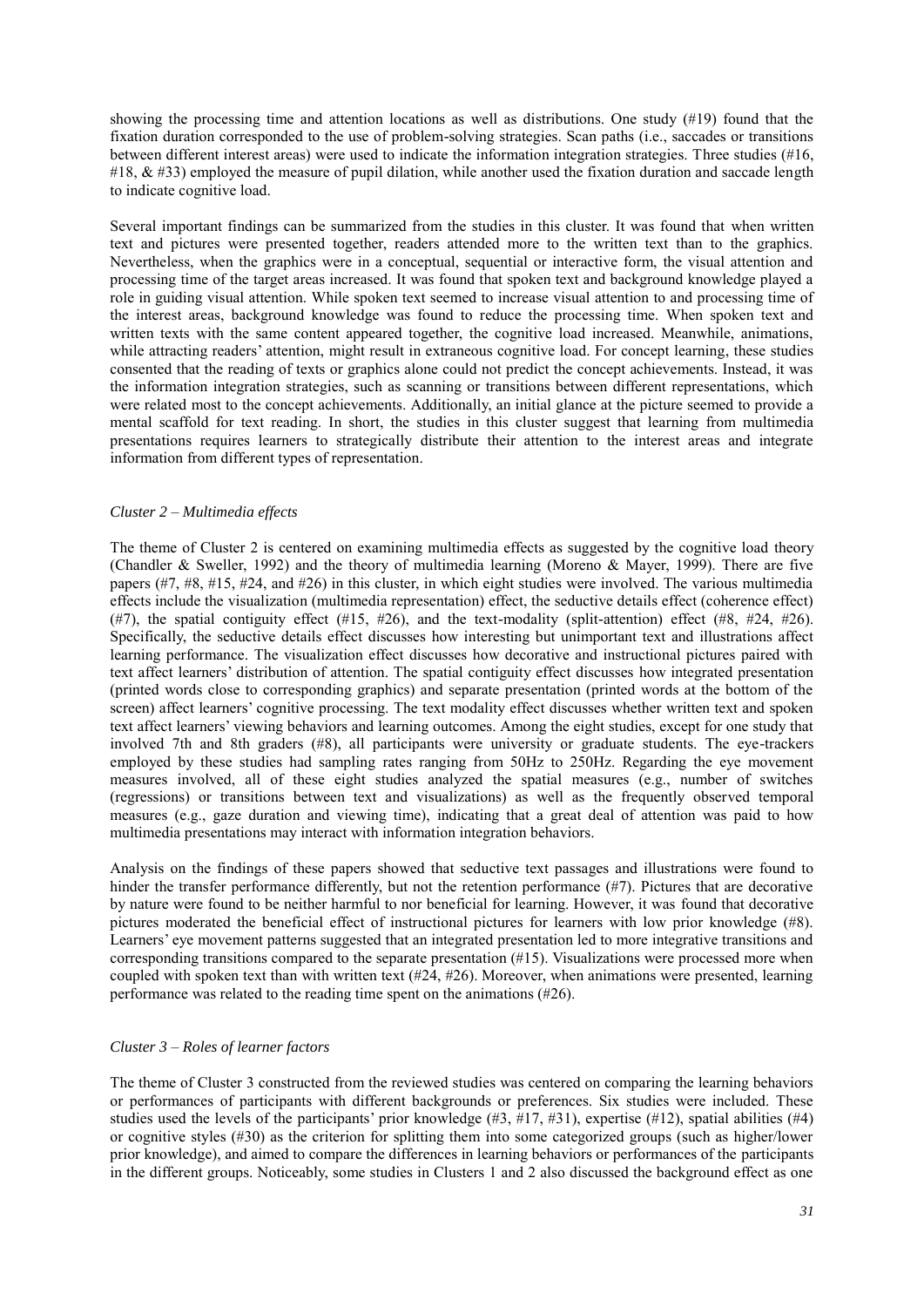of their research questions. However, since the main research issues of these studies were not the effect of background knowledge, they were not assigned to Cluster 3. Four of the six studies used university students as the participants, while the other two used adult learners and high school students, respectively. The sampling rate of all six eye-trackers used in this cluster ranged from 50Hz to 60Hz. With respect to the eye movement measures, five of the six studies used the temporal measures (such as fixation duration and total reading time) to refer to the length of time and amount of attention that the participants used to process the information. Three of the studies used counting measures (such as number of fixations and inter-scanning count) to reveal how the participants allocated their visual attention and how they devoted their mental efforts to integrating information from different sources. Two of the studies used spatial measures (such as scan paths) to identify the patterns of the participants' visual transitions as a way of exploring their cognitive strategies.

In general, the findings of these six studies confirmed the relationships between some personal factors and eyemovement measures. Participants with higher prior knowledge were more likely to spend more time reading both keywords and graphics, and to make more transitions both between graphics and text and between different graphics (#3, #17, #31). When solving spatial problems, learners with higher spatial test performance displayed better working memory and employed more of the analytic strategies (i.e., more analytic eye movements were found) to solve the problems (#4). In the study on transfer of expertise (#12), it was found that experts allocated their attention to task-relevant areas, indicating success of transfer depending on the similarity of the tasks. As for cognitive style, subjects who were identified as imagers fixated more on images, verbalizers on text, and intermediates equally on images and text. Moreover, a match between cognitive style and learning environment improved information processing (#30). In sum, the above findings suggest that eye movement measures reveal the effects of background knowledge, expertise, cognitive ability and style on information processing behaviors.

#### *Cluster 4 - Effects of instructional design on multimedia learning*

The theme of Cluster 4 including eight studies emphasized the effects of instructional design on learning outcomes. Most of the studies examined the effectiveness of the uses of the multimedia learning materials which provided visual guides for learners' attention while learning  $(\#5, \#11, \#25, \#27, \#29)$ . The manipulations of the design included the use of attentional guide cues (#5), pictures with color coding (#29), text with labeled pictures (#11), illustrations with changing colors for signaling (#27) and different presentation speeds of animation (#25). Regarding the other three studies, one examined the use of expert videos for surgeon skill training (#1), another investigated the impacts of different task demands for concept learning (#10), and the other probed the interaction between different types of graphical representations and uses of learning aids (i.e., uses of additional questions to organize and process information) (#32). Research topics in this cluster included conceptual development and skill learning. Both remote and mobile eye-trackers with sampling rates ranging from 30Hz to 250Hz were utilized in these studies. Almost all of the participants were undergraduate students, except for one study (#11) which involved elementary school students and one (#1) which targeted adult learners. Temporal, spatial and frequency eye-tracking measures were all shown in these studies in which total fixation duration and inter-scanning count were the most commonly used indices for uncovering learners' visual attention distributions and transfers among different instructional elements.

The findings of the studies in this cluster mainly supported the design of visual cues or learning aids to guide students' attention while learning with the multimedia materials. Eye-tracking analyses provided evidence that labeled or signaled pictures significantly promoted the integration of text and graphic comprehension, and therefore enhanced learning outcomes. Cueing was also demonstrated to enhance the effectiveness and efficiencies of learners' visual searches for information relevant to the learning goals. Noticeably, the use of learning aids to support learning increased when subjects read the dynamic graphics (i.e., animations) (#32). Studies in this cluster also demonstrated the effectiveness of the reasoning task with a prediction requirement (#10) and the surgical training program using expert videos (#1). However, it is worth noting that, while manipulating the presentation speed of animation, eye movements seemed to be primarily affected by the learning content rather than by the presentation speed (#25). Eye-tracking evidence also showed the different patterns of eye movements between the groups with different learning outcomes. For example, the learners who were asked to generate predictions were found to focus more on the macroscopic video and make fewer visual transfers between the micro and the macro displays (#10). Meanwhile, longer quite-eye duration and fewer fixations were associated with better performance and more efficient visual strategies for learning surgical skills (#1).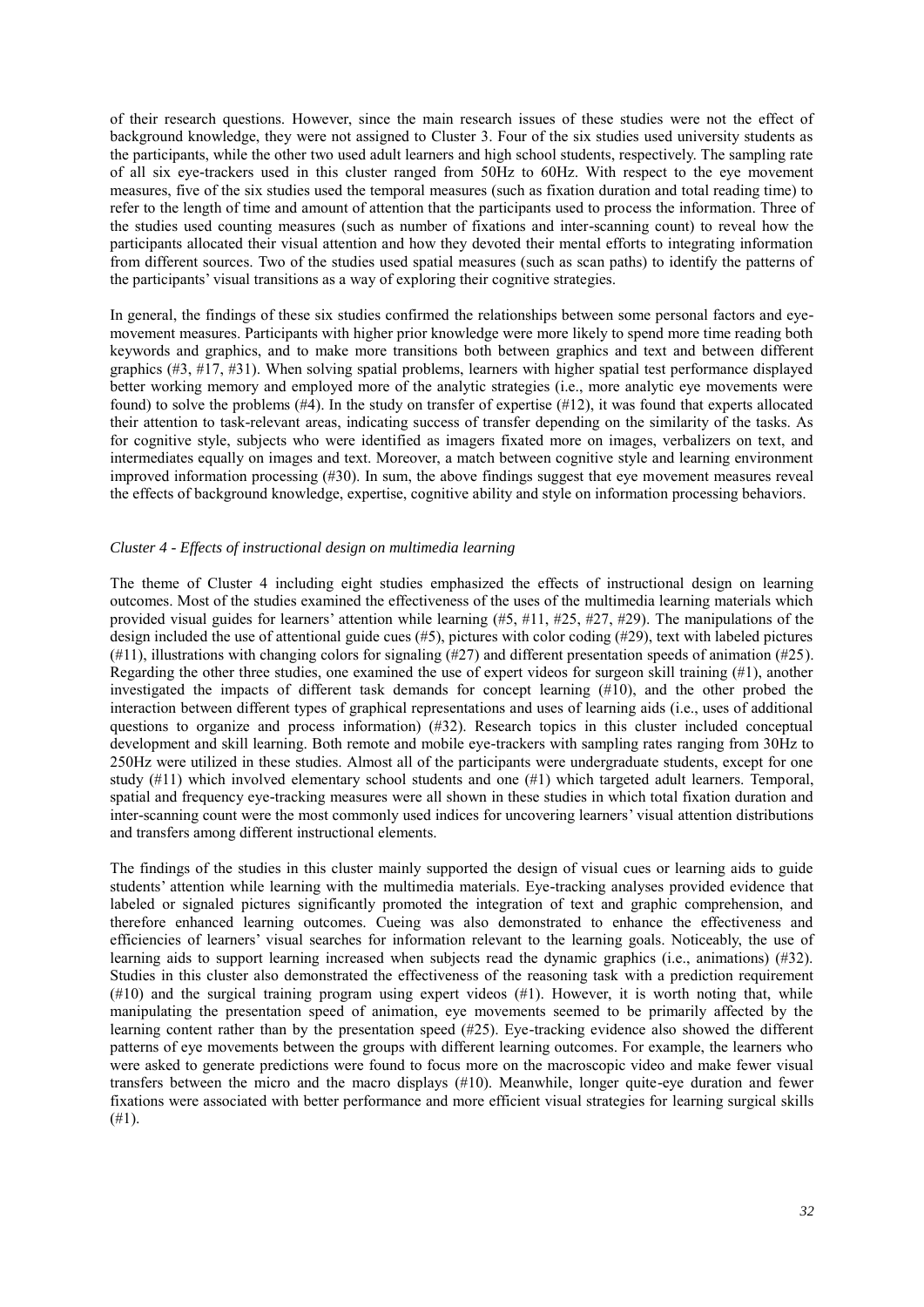#### *Cluster 5 - Learning with dynamic e-platforms*

The papers in Cluster 5 focused on exploring learning in dynamic digital environments in which mobile devices, interactive and collaborative software platforms, and Virtual Reality (VR) technology were employed. There are four papers in this cluster. The main participants were undergraduate and graduate students, and the sampling rate of the eye-trackers used in this cluster was either 50Hz or 60Hz. One study compared learning with desktop computers and mobile devices (#6). Another examined note-taking behaviors (with or without automatic annotation links) in the Interactive Shared Education Environment (ISEE) which supports collaborative videobased distance learning (#22). Two studies designed and employed VR learning environments (#23, #33) and discussed how familiarity and time spent with the environments may affect visual attention. Three of these papers (#6, #22, #23) dealt with learners' conceptual development, while the other (#33) investigated perceptual learning mechanisms.

The major findings are described as follows. First of all, the use of PCs and tablets was found to be more adequate for learning than mobile phones as the use of mobile phones seemed to impose extraneous cognitive load (#6). Secondly, with the help of automatic annotation links, learners were able to attend more to the video content and annotations than to the video control operations (#22). When learners were familiar with the VR learning environments, they became more sensible to the changes of learning objects (#23). Finally, perception learning as indicated by the decrease in fixation numbers was detected when the exposure time to the VR environments changed (#33). The above-mentioned findings imply the adaptability of human learning. In sum, the studies in the cluster suggest that the above-mentioned digital devices, the online platform and VR settings might result in extraneous cognitive loads for users. In addition, familiarity or experience with the new digital devices or VR environments was found to mediate the cognitive activities engaged in the learning task.

In sum, the empirical findings of these eye movement studies provide evidence-based information that can guide the instructional design of science learning in digital environments. Based on the findings of theme cluster, we propose instructional suggestions as listed Table 1 for the design of science learning instruction in digital environments.

#### **Instructional suggestions drawn from study findings**

In Table 1, three aspects of instructional design are presented, including the basic design, dynamic environments and individual differences. The study findings of Clusters 1, 2 and 4, contributed to suggestions for the basic design. In cluster 1, it was found that learners, when reading science learning materials, attended more to verbal areas when text and graphics were presented together. When graphics contained conceptual information, the reading time of the graphics increased. The integration of verbal and visual information (indicated by the interscanning between text and graphics) was found to be the most significant predictor of conceptual achievement. While animations are able to depict complex phenomena or processes, they might produce extraneous cognitive load. The studies in Cluster 2 confirmed mostly the multimedia effects such as the multimedia representation effect, the coherence effect, the contiguity effect and the modality effect, but the coherence effect was not conclusive. It was shown that irrelevant illustrations in science texts moderated the beneficial effect of instructional pictures more specifically for learners with low prior knowledge. In addition, the processing time of animations predicted learning outcomes. The findings in Cluster 4 showed that visual cueing or labeled pictures enhanced learners' attention and promoted information integration, and that learners' visual attention and reasoning performance can be changed and improved by a prediction task. The later finding suggests that taskrelevant activities given before the main learning event affect the allocation of learners' cognitive resources.

Based on the above-mentioned findings, it is recommended that the basic design of the digital instruction for science learning should follow the design principles suggested by the theory of multimedia learning, such as placing related text and graphics near each other and employing only one type of verbal mode of information (either written or spoken). The verbal explanations should be carefully written to uncover explicitly the conceptual knowledge embedded in the graphical information. To help science learners to effectively integrate relevant information, instructional guidance encouraging back and forth scanning between different representations should be provided. In addition, effective use of visual cueing or labeled pictures will enhance learners' attention and promote information integration. Giving learners a prediction task prior to the learning task will affect the allocation of learners' cognitive resources and enhance learning performance. As far as the use of animations is concerned, since it has been reported that animations may cause extraneous cognitive load and require more time to be processed in depth, additional instruction or explanation of the goal and content of the animation needs to be given to guide learners' attention.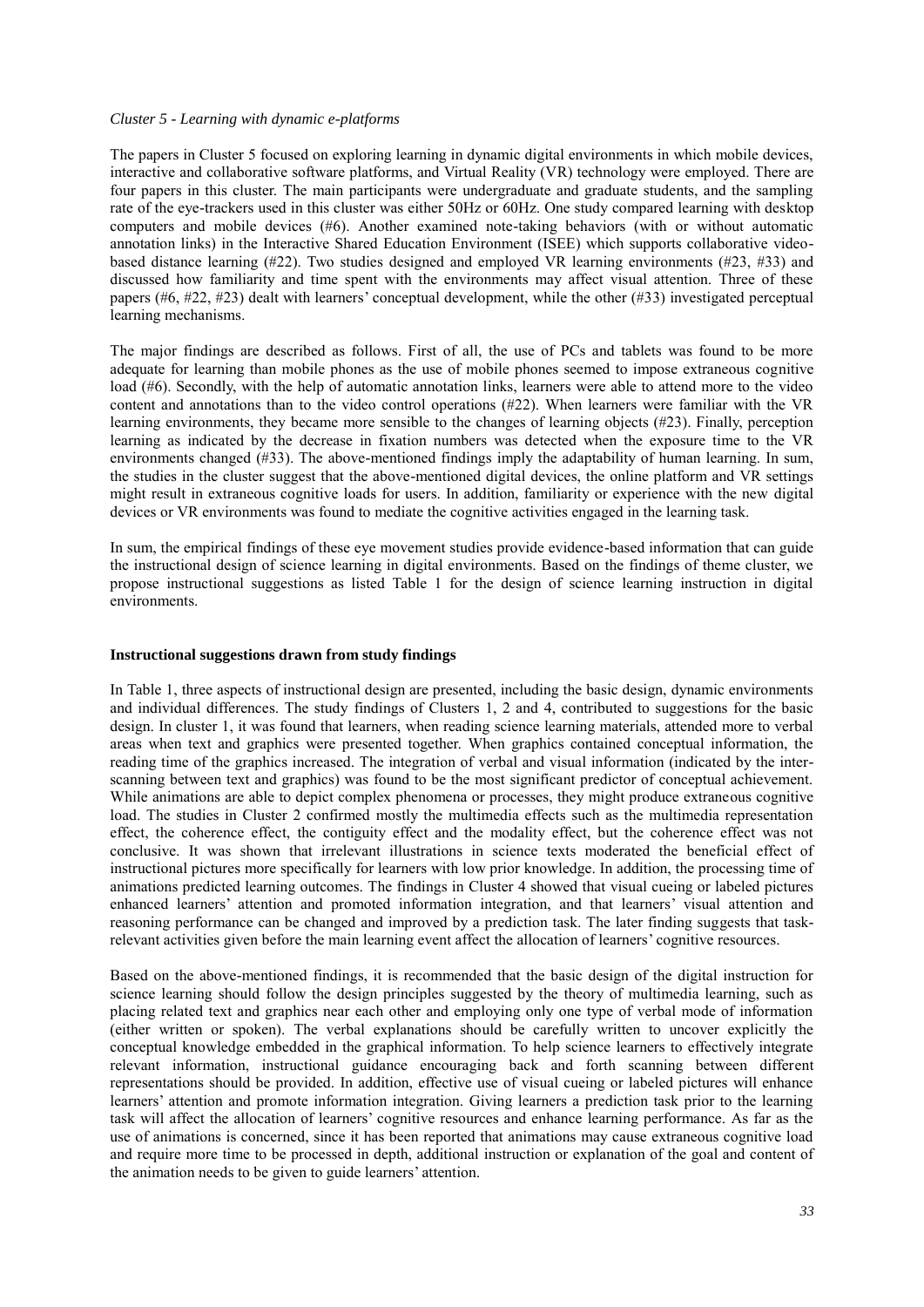|                         |                                                                                                       | <i>Table 1</i> . Instructional suggestions drawn from the findings of eye-tracking studies                                                                                                                                                                                                                                                                                                                                                                                                                                                                                                                                                                                                                                                                                                                                                                                                                                                                                                                                     |                                                                                                                                                                                                                                                                                                                                                                                                                                                                                                                                                                                                                                                                                                                                                                                                                                                                                                                                                                                                                                     |
|-------------------------|-------------------------------------------------------------------------------------------------------|--------------------------------------------------------------------------------------------------------------------------------------------------------------------------------------------------------------------------------------------------------------------------------------------------------------------------------------------------------------------------------------------------------------------------------------------------------------------------------------------------------------------------------------------------------------------------------------------------------------------------------------------------------------------------------------------------------------------------------------------------------------------------------------------------------------------------------------------------------------------------------------------------------------------------------------------------------------------------------------------------------------------------------|-------------------------------------------------------------------------------------------------------------------------------------------------------------------------------------------------------------------------------------------------------------------------------------------------------------------------------------------------------------------------------------------------------------------------------------------------------------------------------------------------------------------------------------------------------------------------------------------------------------------------------------------------------------------------------------------------------------------------------------------------------------------------------------------------------------------------------------------------------------------------------------------------------------------------------------------------------------------------------------------------------------------------------------|
| Design<br>aspects       | Features                                                                                              | Major eye movement findings<br>(Cluster#)                                                                                                                                                                                                                                                                                                                                                                                                                                                                                                                                                                                                                                                                                                                                                                                                                                                                                                                                                                                      | Instructional suggestions                                                                                                                                                                                                                                                                                                                                                                                                                                                                                                                                                                                                                                                                                                                                                                                                                                                                                                                                                                                                           |
| Basic design            | Verbal mode +<br>visual mode                                                                          | • Readers attend more to the written<br>texts than to the graphics. (C1)<br>• Verbal information guides visual<br>attention $(C1)$<br>• When the graphics are in<br>conceptual, sequential or<br>interactive form, the visual<br>attention and processing time of<br>the target areas increases $(C1)$<br>• Transitions between different<br>presentation modes predict<br>concept achievement (C1)<br>• An overview of the graphic helps<br>to establish mental scaffolding for<br>text reading $(C1)$<br>• Visualizations were processed<br>more when coupled with spoken<br>texts than written texts $(C2)$<br>• Irrelevant illustrations (either text<br>or graphic) might hinder retention<br>(C2)<br>• Labeled or signaled pictures<br>promote the integration of text and<br>graphic comprehension (C4)<br>• Cueing enhances the effectiveness<br>and efficiencies of learners' visual<br>search for the relevant information<br>(C4)<br>• Reasoning tasks with a prediction<br>requirement enhance performance<br>(C4) | • Related text and graphics should<br>be placed near each other<br>(contiguity effect)<br>• Use one verbal mode at a time<br>(either written text or spoken text)<br>(modality effect)<br>• Learners rely heavily on written<br>information to construct their<br>conceptual models. Therefore,<br>verbal explanations should be<br>carefully written to explicitly<br>uncover the conceptual knowledge<br>embedded in the graphical<br>information<br>• When graphics contain conceptual<br>information or are in sequential or<br>interactive form, additional<br>guidance or instruction that directs<br>learners' attention and processing<br>time of such graphics is critical<br>• Giving instructional guidance<br>encouraging back and forth<br>scanning between different<br>representations will help<br>information integration<br>• Use labels, cues or questions to<br>guide and encourage back and<br>forth reading<br>• Place learners in a learning context<br>that requires them to reason and<br>make predictions |
|                         | Verbal mode +<br>dynamic visual<br>mode<br>(Animation,<br>video)                                      | • Animations may result in<br>extraneous cognitive load and<br>require more time to process (C1)<br>• Questions that help to organize<br>and process information promote<br>animation reading (C4)                                                                                                                                                                                                                                                                                                                                                                                                                                                                                                                                                                                                                                                                                                                                                                                                                             | • Allow self-paced timing of the<br>reading of animations<br>• Explicit explanations of the goals<br>or contents of animations are<br>necessary to reduce the extraneous<br>cognitive load<br>• Use organizer questions to help<br>meaning construction, such as:<br>• What is important about the<br>statement?<br>• How is the demonstration related<br>to the topic to be learned?<br>• How are different concepts/ideas<br>related?<br>$\bullet$ ( <i>Note</i> , The above questions are<br>adopted from Ruf & Ploetzner,<br>2014)                                                                                                                                                                                                                                                                                                                                                                                                                                                                                              |
| Dynamic<br>environments | Verbal mode +<br>visual mode<br>(Learning with<br><i>mobile devices</i><br>or in a VR<br>environment) | • Learning in PC environments is<br>more efficient than on mobile<br>devices which seem to impose<br>extraneous cognitive loads (C5)<br>• In the video environment,<br>annotation links help attention<br>allocations $(C5)$<br>• Familiarity and prior experiences                                                                                                                                                                                                                                                                                                                                                                                                                                                                                                                                                                                                                                                                                                                                                            | • To enhance the effectiveness of<br>the dynamic and interactive<br>learning platforms, some<br>preparation or training sections are<br>necessary for learners to become<br>familiar with the new devices or<br>settings                                                                                                                                                                                                                                                                                                                                                                                                                                                                                                                                                                                                                                                                                                                                                                                                            |

*Table 1.* Instructional suggestions drawn from the findings of eye-tracking studies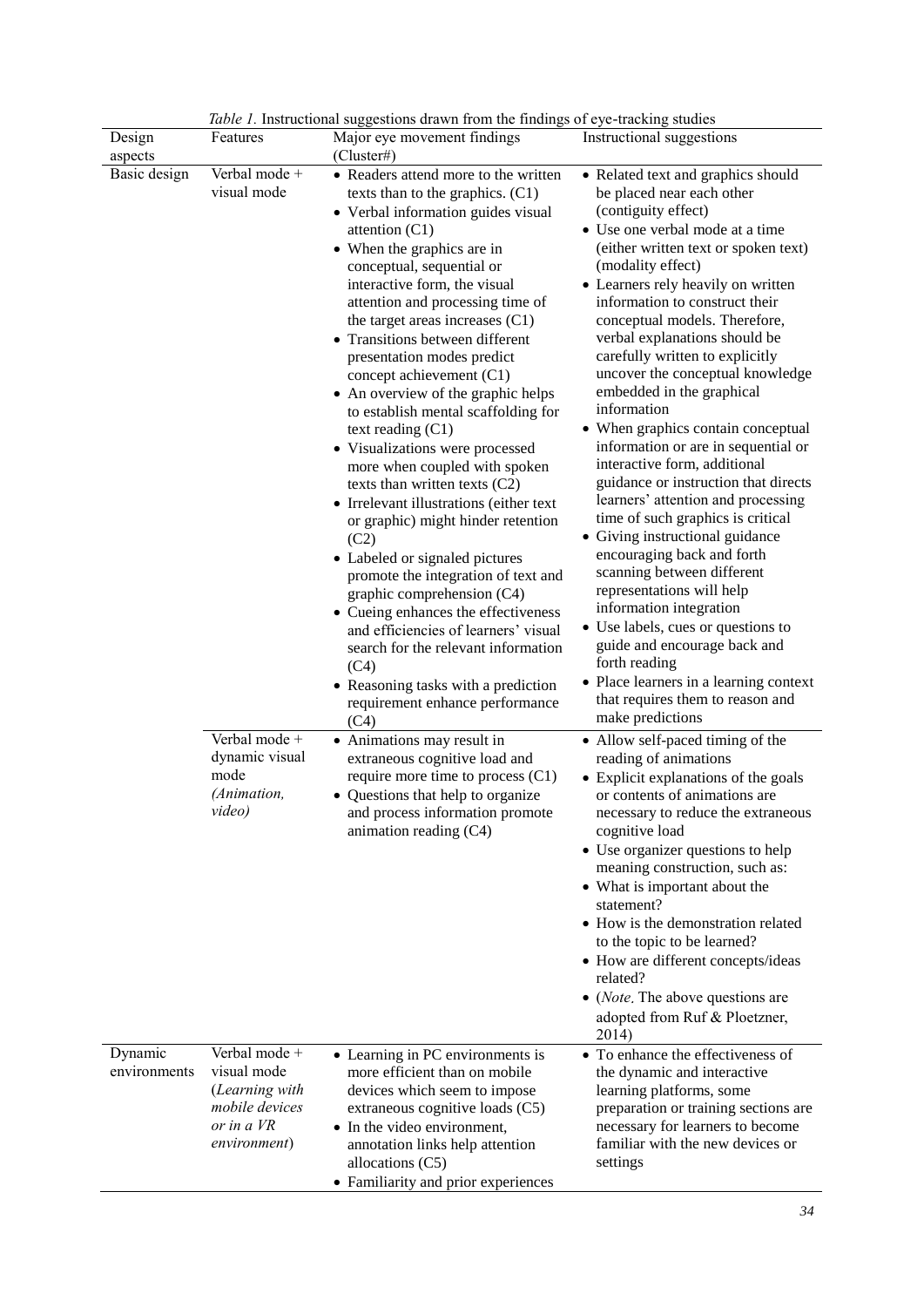| Individual<br>differences | Background<br>knowledge | with the new learning platforms<br>(including mobile devices and the<br>VR setting) determine the success<br>of learning. (C5)<br>• Background knowledge helps to<br>reduce processing time (C1)<br>• Learners with a strong background<br>spend more time reading both<br>keywords and graphics, and make<br>more transitions between graphics<br>and text $(C3)$<br>• Decorative pictures moderate the<br>beneficial effect for learners with<br>lower prior knowledge (C2)<br>• Learners with low prior<br>knowledge need more coherent<br>multimedia instruction (C2) | • Detection of learners' prior<br>knowledge is necessary to give<br>adaptive instruction<br>• Learners with lower prior<br>knowledge need visual guides or<br>cues to guide their attention<br>• For learners with lower prior<br>knowledge, avoid irrelevant<br>illustrations and provide highly<br>coherent instruction.                                                                    |
|---------------------------|-------------------------|---------------------------------------------------------------------------------------------------------------------------------------------------------------------------------------------------------------------------------------------------------------------------------------------------------------------------------------------------------------------------------------------------------------------------------------------------------------------------------------------------------------------------------------------------------------------------|-----------------------------------------------------------------------------------------------------------------------------------------------------------------------------------------------------------------------------------------------------------------------------------------------------------------------------------------------------------------------------------------------|
|                           | Cognitive<br>abilities  | • Learners with higher spatial test<br>performance display better<br>working memory and employ<br>more analytic strategies (C3)                                                                                                                                                                                                                                                                                                                                                                                                                                           | • Learners with lower spatial test<br>performance would need learning<br>aids that can show the result of<br>spatial manipulations in mind to<br>support their working memory<br>• A training program introducing<br>the analytic strategies for solving<br>the spatial related problem should<br>be helpful for learners with lower<br>spatial performance.                                  |
|                           | Cognitive styles        | • Subjects identified as imagers<br>fixate more on images, verbalizers<br>on text, and intermediates equally<br>on images and text $(C3)$<br>• Environments that match learners'<br>cognitive styles seem to enhance<br>learning results $(C3)$                                                                                                                                                                                                                                                                                                                           | • Adopt different design<br>approaches. For example, more<br>visual representations should be<br>used for imagers, while more<br>verbal explanations may benefit<br>verbalizers.<br>• An instruction or guidance that<br>can direct the attention of<br>imagers/verbalizers to<br>verbal/visual areas respectively,<br>will be necessary to enhance the<br>process of information integration |

The dynamic digital environments are characterized by the use of mobile devices, interactive software platforms, or VR technology. These digital technologies have been developed in recent years, and therefore their effectiveness, when they are used to support multimedia learning, needs further evaluation. The studies in Cluster 5 addressed this issue. It was shown that although these digital environments have unique features such as portability, user-controlled interaction, and replication of an environment that simulates a physical presence in places in the real world, the use of these newly developed learning environments might result in extraneous cognitive load. Some studies in Cluster 5 found that experiences and familiarity with the new technologies affect cognitive activities. Accordingly, additional preparation or pre-task training programs are favored in order to enhance learners' familiarity with the environmental settings while also reducing extraneous cognitive load.

The last aspect of the instructional suggestions is individual differences. As discussed in Cluster 3, individuals with different knowledge backgrounds, cognitive styles and spatial performances displayed different eye movement patterns, indicating a close link between visual attention and information processing strategies. The findings of these studies provide empirical information that can be used to develop adaptive instruction. For example, those who had better background knowledge were more able to allocate their visual attention to key areas in the science learning materials. Accordingly, visual guides or cues should be provided especially for science learners with lower prior knowledge so that they can allocate their attention and time more efficiently to the target areas or activities. Learners with lower spatial test performance would need learning aids that can show visually the result of spatial manipulations in mind to support their working memory. This can be achieved by the design of interactive programs allowing learners to display their mental work. In addition, these learners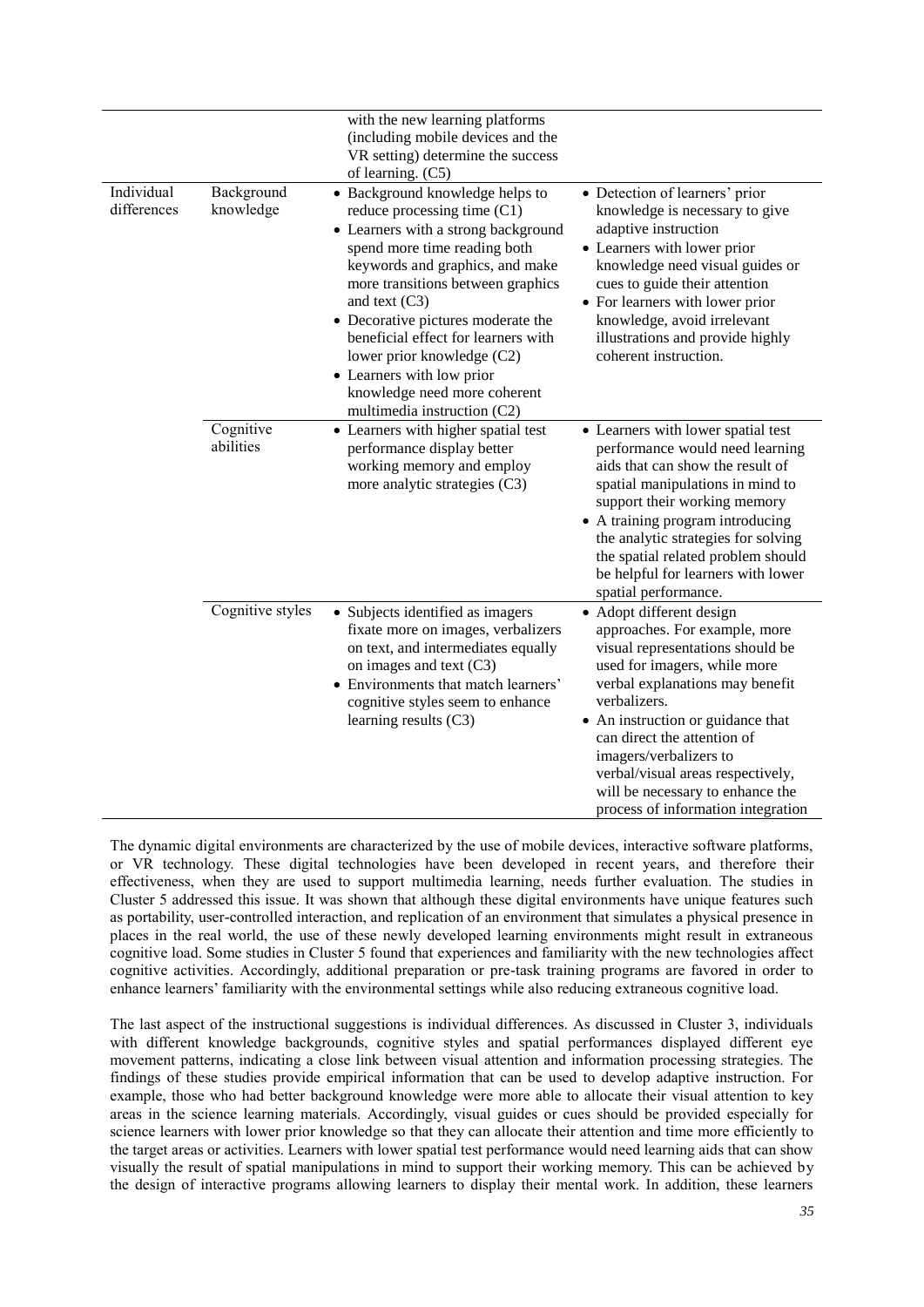might need additional training to develop appropriate analytic strategies such as selecting, comparing, matching, orienting and so forth for solving spatial related problems. For students who are identified as imagers/verbalizers who look more at images/text, instruction or guidance that can direct their attention to verbal/visual areas, it will be necessary to enhance the process of information integration. Noticeably, although background knowledge was not the main issue addressed in Clusters 1 and 2, several studies in the two clusters addressed the issue as one of their research questions. In general, higher background knowledge less processing time. In short, the eye movement studies addressing individual differences have confirmed that attention distributions and the speed of information processing are affected by cognitive factors and prior knowledge. Accordingly, instructors should identify first these characteristics that their learners possess, and make use of the characteristics to develop adaptive instructions.

In conclusion, our analysis on the themes of the selected papers suggested that the design of e-learning instruction should consider placing related text and graphics in adjacent areas, using one verbal mode at a time, providing explicit and clear verbal explanations, and explaining carefully the goals and contents of the animations to reduce the extraneous cognitive load when animations are used. In addition, before students are placed in the dynamic learning environments, the instructor needs to provide a pre-training program allowing students to become familiar with the new environment. Finally, individual differences such as background knowledge, cognitive abilities and cognitive styles should be taken into consideration in the instructional design.

# **Suggestions for future studies**

Based on the findings of this review study, we have proposed some design principles for digital learning as Table 1 shows. In addition to the suggestions for schoolteachers or curriculum instructors, there are many research issues worth of further explorations. As mentioned in the "general characteristics of the reviewed papers," it was evident that most of these studies recruited adult students, which might limit applications of the instructional suggestions. To understand more of learners' characteristics and development trajectories, future studies should involve younger science students, such as elementary students or even preschoolers. While eye movement measures have successfully demonstrated that differences in prior knowledge or expertise, cognitive ability or style would result in variations in information processing strategies, the studies on individual differences have not been sufficiently accumulated to be conclusive. It is thus expected that more eye-tracking studies be devoted to examining the personal factors such as cognitive ability, learning style and personal values. As discussed in several papers reviewed in the study, science learning performances were influenced by experiences and familiarity with the multimedia learning environments. Since science learning performance is also mediated by personal factors such as background knowledge, cognitive ability, and learning style as discussed in the study, another research agenda in the future should be the testing of the effectiveness of adaptive instructional designs, taking into consideration personal factors, and exploring the patterns of eye movements associated with better learning outcomes. These patterns may serve as references for providing individual feedback in the adapted learning systems.

In addition to the learner characteristics and cognitive factors, future research attention should be also placed to the learning topics and the teaching/learning materials. As mentioned in the overall results, the learning topics explored by the reviewed papers focused largely on conceptual developments. Topics such as skill learning and reasoning which have attracted educators' attention in recent years deserve more research efforts. Among the reviewed papers, most of them used static images as their experimental materials, with only a few exceptions. Given that dynamic images or graphics are becoming a popular form of multimedia representation in science teaching and learning, more studies should be conducted to test their effects on learning. However, since tracking a dynamic AOI (such as a video or simulation) is complex and time consuming, it might need further collaboration with software or image-processing developers to analyze the eye movement data.

A review study written by Hsu et al. (2012) has shown that a growing research in the technology-based learning concerns issues regarding pedagogical design the development and evaluation of new learning systems, platforms and architectures. With the rapid development in media or visualization technologies such as augmented reality (AR) and VR technologies, dynamic learning environments have been created. By tracking eye and head movements in an immersion environment, it becomes possible to monitor the perceivers' relation with virtual objects' spatial characteristics (Renaud et al., 2003). Therefore, the last recommendation for the future work is the call for more eye tracking studies examining the effectiveness of learning in the new digital learning environments, in particular the dynamic types such as the mobile devices, AR and VR environments which have been developed and taken notice of only in recent years. To study the dynamic digital learning environments, the mobile types of eye trackers are preferred. Nevertheless, the software that can effectively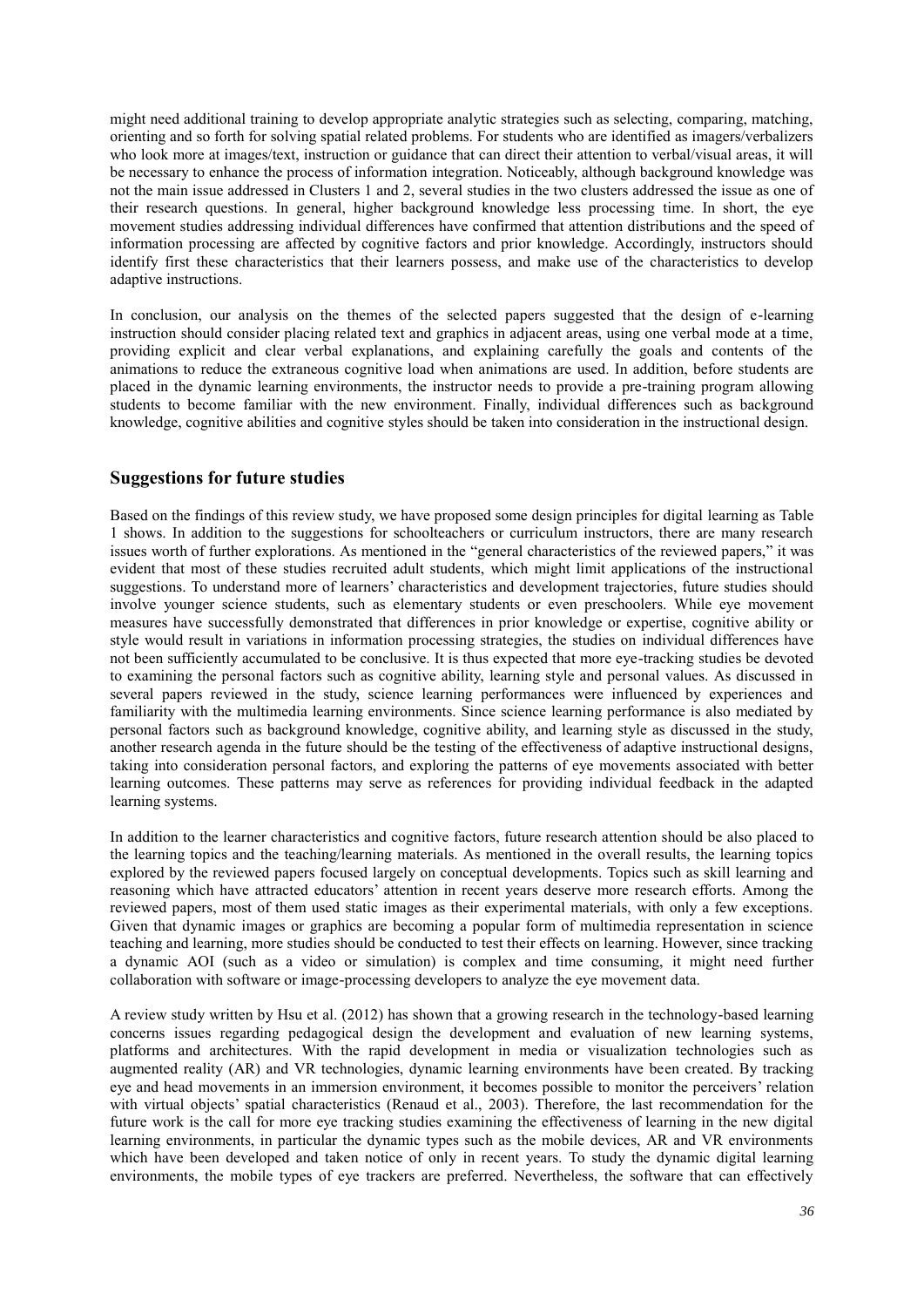analyze the eye movements in moving areas of interest is still premature. The collaboration between software engineering and education researchers is thus necessary to optimize the eye tracking method.

# **References**

Chang, C. C., & Yang, F. Y. (2010). Exploring the cognitive loads of high-school students as they learn concepts in webbased environments. *Computers & Education, 55*(2), 673-680. doi:10.1016/j.compedu.2010.03.001

Chandler, P., & Sweller, J. (1992). The Split-attention effect as a factor in the design of instruction. *British Journal of Educational Psychology, 62*(2), 233-246. doi:10.1111/j.2044-8279.1992.tb01017.x

Cheung, A., & Slavin, R. E. (2013). The Effectiveness of educational technology applications for enhancing mathematics achievement in K-12 classrooms: A Meta-analysis. *Educational Research Review, 9*, 88-113. doi:10.1016/j.edurev.2013.01.001

Cook, M., Wiebe, E. N., & Carter, G. (2008). The Influence of prior knowledge on viewing and interpreting graphics with macroscopic and molecular representation. *Science Education, 92*(5), 848-867. doi:10.1002/sce.20262

Gidlöf, K., Wallin, A., Dewhurst, R., & Holmqvist, K. (2013). Using eye tracking to trace a cognitive process: Gaze behavior during decision making in a natural environment. *Journal of Eye-Movement Research, 6*(1), 1-14. doi:10.16910/jemr.6.1.3

Goodyear, P., & Retalis, S. (Eds.) (2010). *Technology-enhanced learning: Design patterns and pattern language*. Rotterdam, The Netherlands: Sense Publishers.

Groff, J., Howells, C., & Cranmer, S. (2012). Console game-based pedagogy: A Study of primary and secondary classroom learning through console video games. *International Journal of Game-Based Learning, 2*(2), 35-54. doi:10.4018/ijgbl.2012040103

Ho, H. N. J., Tsai, M.-J., Wang, C.-Y., & Tsai, C.-C. (2014). Prior knowledge and online inquiry-based science reading: Evidence from eye-tracking. *International Journal of Science and Mathematics Education, 12*(3), 525–554. doi:10.1007/s10763-013-9489-6

Holmqvist, K., Nyström, M., Andersson, R., Dewhurst, R., Jarodzka, H., & van de Weijer, J. (Eds.) (2011). *Eye tracking: A Comprehensive guide to methods and measures*. Oxford, UK: Oxford University Press

Hsu, Y. C., Ho, S. N., Tsai, C. C., Hwang, G. J., Chu, H. C., & Wang, C.Y. (2012). Research trends in technology-based learning from 2000 to 2009: A Content analysis of publications in selected journals. *Educational Technology & Society, 15*(2), 354-370.

Hwang, G. J., & Wang, S. Y. (2016). Single loop or double loop learning: English vocabulary learning performance and behavior of students in situated computer games with different guiding strategies. *Computers & Education, 102*, 88-201. doi:10.1016/j.compedu.2016.07.005

Jacob, R. J. K., & Karn, K. S. (2003). Eye tracking in Human-Computer Interaction and usability research: Ready to deliver the promises. In J. Hyönä, R. Radach, & H. Deubel (Eds.), *The Mind's eye: Cognitive and Applied Aspects of Eye Movement Research* (pp. 573-605). Amsterdam, The Netherlands: Elsevier.

Jonassen, D. H., Peck, K. L., & Wilson, B. G. (1999). *Learning with technology: A Constructivist perspective*. Upper Saddle River, NJ: Merrill/Prentice Hall.

Just, M. A., & Carpenter, P. A. (1980). A Theory of reading: From eye fixations to comprehension. *Psychological Review, 87*(4)*,* 329–355. doi:10.1037/0033-295X.87.4.329

Lai, C. L., & Hwang, G. J., Liang, J. C., & Tsai, C. C. (2016). Differences between mobile learning environmental preferences of high school teachers and students in Taiwan- a structural equation model analysis. *Educational Technology Research & Development, 64*(3), 533-554. doi:10.1007/s11423-016-9432-y

Lai, M. L., Tsai, M. J., Yang, F. Y., Hsu, C. Y., Liu, T. C., Lee, S. W. Y., Lee, M. H., Chiou, G. L., Liang, J. C., & Tsai, C. C. (2013). A Review of using eye-tracking technology in exploring learning from 2000 to 2012. *Educational Research Review, 10*, 90- 115. doi:10.1016/j.edurev.2013.10.001

Lee, S. W. Y., Tsai, C. C., & Wu, Y. T. (2011). Internet-based science learning: A Review of journal publications. *International Journal of Science Education, 33*(14), 1893-1925. doi:10.1080/09500693.2010.536998

Mayer, R. E. (2014). *The Cambridge handbook of multimedia learning* (2nd ed.). New York, NY: Cambridge University Press.

Moreno, R., & Mayer, R. E. (1999). Cognitive principles of multimedia design: The Role of modality and contiguity. *Journal of Educational Psychology, 91*(2), 358-368. doi:10.1037/0022-0663.91.2.358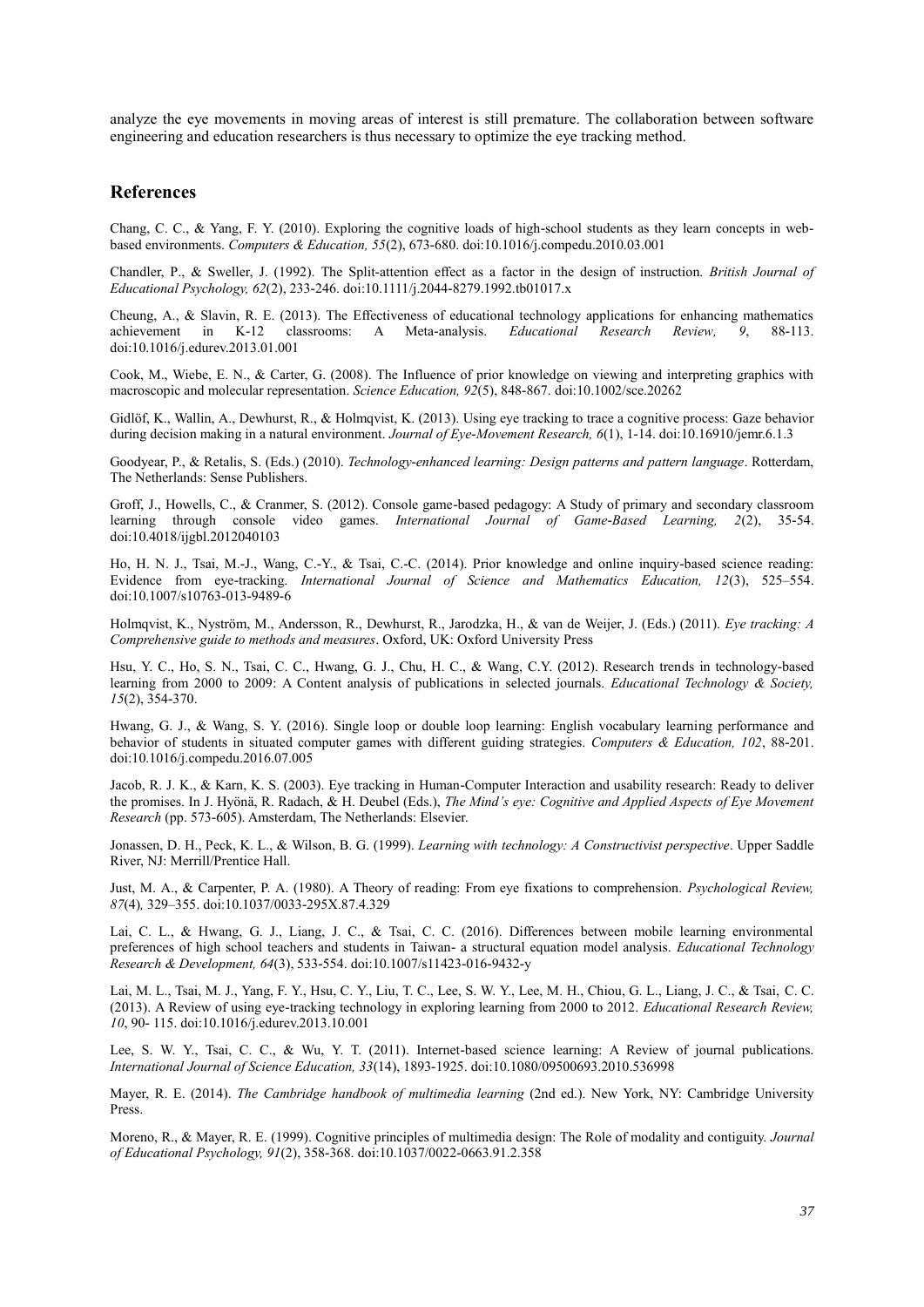McEwen, R., & Dubé, A. K. (2015). Engaging or distracting: Children's tablet computer use in education. *Educational Technology & Society, 18*(4), 9–23.

Noesgaard, S. S., & Ørngreen, R. (2015). The Effectiveness of e-learning: An Explorative and integrative review of the definitions, methodologies and factors that promote e-learning effectiveness. *Electronic Journal of E-Learning, 13*(4), 278- 290.

Rayner, K. (2009). Eye movements and attention in reading, scene perception, and visual search. *The Quarterly Journal of Experimental Psychology, 62*(8), 1457–1506. doi:10.1080/17470210902816461

Renaud, P., Décarie, J., Gourd, S.-P., Paquin, L.-C., & Bouchard, S. (2003). Eye-tracking technologies in immersive environments: A general methodology to analyze affordance-based interactions from oculomotor dynamics. *Cyberpsychology and Behavior, 6*(5), 519-526. doi:10.1089/109493103769710541

Ryoo, K., & Lin, M. C. (2014). Designing guidance for interpreting dynamic visualizations: Generating vs. reading explanations. *Journal of Research in Science Teaching, 51*(2), 147-174. doi:10.1002/tea.21128

Shirley, M. L., & Irving, K. E. (2015). Connected classroom technology facilitates multiple components of formative assessment practice. *Journal of Science Education and Technology, 24*(1), 56-68. doi:10.1007/s10956-014-9520-x

Slotta, J. D., & Linn, M. C. (2009). *WISE Science: Web-based inquiry in the classroom*. New York, NY: Teachers College Press.

Tang, K. Y., & Tsai, C. C. (2016). The Intellectual structure of research on educational technology in science education (ETiSE): A Co-citation network analysis of publications in selected journals (2008-2013). *Journal of Science Education and Technology, 25*(2), 327-344. doi:10.1007/s10956-015-9596-y

Tsai, M. J., Hou, H. T., Lai, M. L., Liu, W. Y., & Yang, F. Y. (2012). Visual attention for solving multiple-choice science problem: An Eye-tracking analysis*. Computers & Education, 58*(1), 375-385. doi:10.1016/j.compedu.2011.07.012

Tseng, Y. H. (2010). Genetic title labeling for clustered documents. *Expert Systems with Application, 37*(3), 2247-2254. doi:10.1016/j.eswa.2009.07.048

Tseng, Y. H., & Tsay, M. Y. (2013). Journal clustering of Library and Information Science for subfield delineation using the bibliometric analysis toolkit: CATAR. *Scientometrics, 95*(2), 503-528. doi:10.1007/s11192-013-0964-1

West, R. E., Wright, G., Gabbitas, B., & Graham, C. R. (2006). Reflections from the introduction of Blogs and RSS feeds into preservice instructional technology course. *TechTrends, 50*(4), 54-60. doi:10.1007/s11528-006-0054-9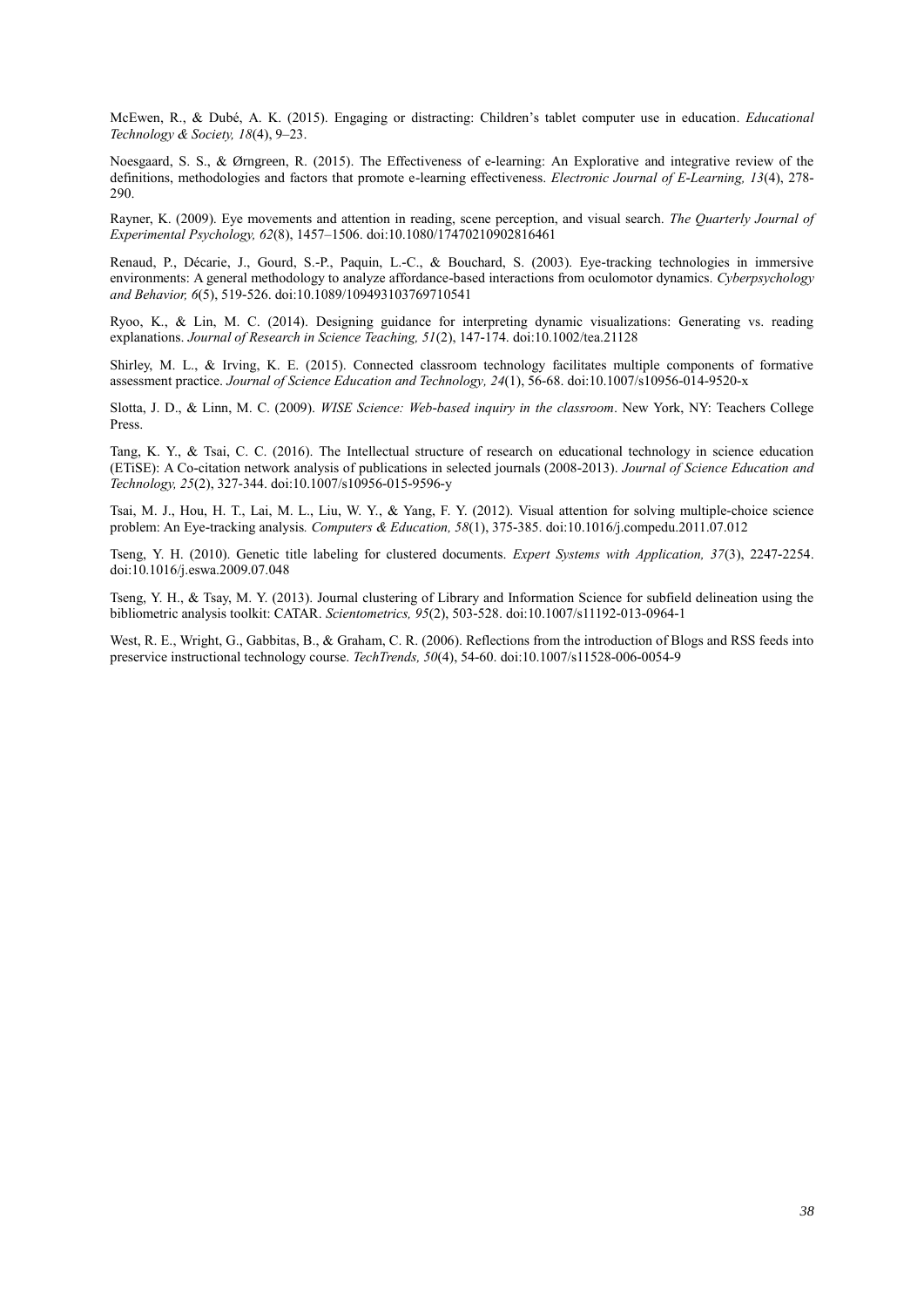# **Appendix**

|                |                                                                                                                                                          |                                                                                                               | Table 2. List of reviewed article papers                                              |                                                   |                                           |                                                                                                                                                                    |                                                                                                                                       |
|----------------|----------------------------------------------------------------------------------------------------------------------------------------------------------|---------------------------------------------------------------------------------------------------------------|---------------------------------------------------------------------------------------|---------------------------------------------------|-------------------------------------------|--------------------------------------------------------------------------------------------------------------------------------------------------------------------|---------------------------------------------------------------------------------------------------------------------------------------|
| N              | Title                                                                                                                                                    | Author                                                                                                        | Journal<br>information                                                                | Learning<br>topics                                | Subjects                                  | Eye<br>movement<br>measures                                                                                                                                        | Performance<br>measures                                                                                                               |
| $\mathbf{1}$   | Quiet eye<br>training<br>improves<br>surgical knot<br>tying more<br>than<br>traditional<br>technical<br>training: a<br>randomized<br>controlled<br>study | Causer, J.<br>Harvey, A.,<br>Fres,<br>Snelgrove, R.,<br>Arsenault, G.<br>& Vickers, J.<br>N. (2014).          | The<br>American<br>Journal of<br>Surgery,<br>208, 171-<br>177                         | Skill<br>learning                                 | 1st-year<br>surgical<br>residents         | 1. Percentag<br>e of<br>fixation<br>duration<br>2. Number<br>of<br>fixations<br>3. Moveme<br>nt time                                                               | 1. Knot tying<br>performance<br>2. Performance<br>time                                                                                |
| 2              | Learning<br>from multiple<br>representatio<br>ns: An<br>examination<br>of fixation<br>patterns in a<br>science<br>simulation                             | O'Keefe, P.<br>A.,<br>Letourneau,<br>S. M., Homer,<br>B. D.,<br>Schwartz, R.<br>N., & Plass, J.<br>L. (2014). | Computers<br>in Human<br>Behaviors,<br>35, 234-242                                    | Conceptual<br>developme<br>nt                     | $\overline{High}$<br>school<br>students   | 1. Number<br>$\sigma$ f<br>fixations<br>2. Total<br>fixation<br>time<br>3. Eye<br>transition<br>S                                                                  | Multiple-<br>choice<br>knowledge<br>tests                                                                                             |
| $\overline{3}$ | Prior<br>knowledge<br>and online<br>inquiry-based<br>science<br>reading:<br>Evidence<br>from eye<br>tracking                                             | Ho, H. N. J.,<br>Tsai, M. J.,<br>Wang, C. Y.,<br>& Tsai, C. C.<br>(2014).                                     | International<br>Journal of<br>Science &<br>Mathematic<br>s Education,<br>12, 525-554 | Conceptual<br>developme<br>nt                     | University<br>and<br>graduate<br>students | 1. Total<br>reading<br>time<br>2. Total<br>fixation<br>duration<br>3. Total<br>regressio<br>n number<br>4. Inter-<br>scanning<br>counts                            | Paper-and-<br>pencil<br>knowledge test                                                                                                |
| 4              | Probing the<br>relationship<br>between<br>process of<br>spatial<br>problems<br>solving and<br>science<br>learning: An<br>eye tracking<br>approach        | Chen, Y. C. &<br>Yang, F.Y.<br>(2014)                                                                         | International<br>Journal of<br>Science &<br>Mathematic<br>s Education,<br>12, 579-603 | Conceptual<br>developme<br>nt & skill<br>learning | University<br>students                    | 1. Total<br>fixation<br>duration<br>2. Average<br>fixation<br>duration<br>3. Percentag<br>e of total<br>fixation<br>duration<br>4. Number<br>of<br>regressio<br>ns | 1. PVRT<br>performance<br>test<br>2. Concept test<br>3. Responses to<br>interview<br>questions re<br>problem<br>solving<br>strategies |
| 5              | An eye-<br>tracking<br>study of<br>cueing effects<br>in multimedia<br>learning                                                                           | Jamet, E.<br>(2014)                                                                                           | Computers<br>in Human<br>Behaviors,<br>32, 47-53                                      | Conceptual<br>developme<br>nt                     | University<br>students                    | 1. Mean<br>fixation<br>time<br>2. Number<br>of gaze<br>shifts                                                                                                      | Paper-and-<br>pencil<br>knowledge<br>tests                                                                                            |
| 6              | Assessing the                                                                                                                                            | Molina, A. I,                                                                                                 | Computers                                                                             | Conceptual                                        | Adult &                                   | 1. Scan                                                                                                                                                            | 1. Concept test                                                                                                                       |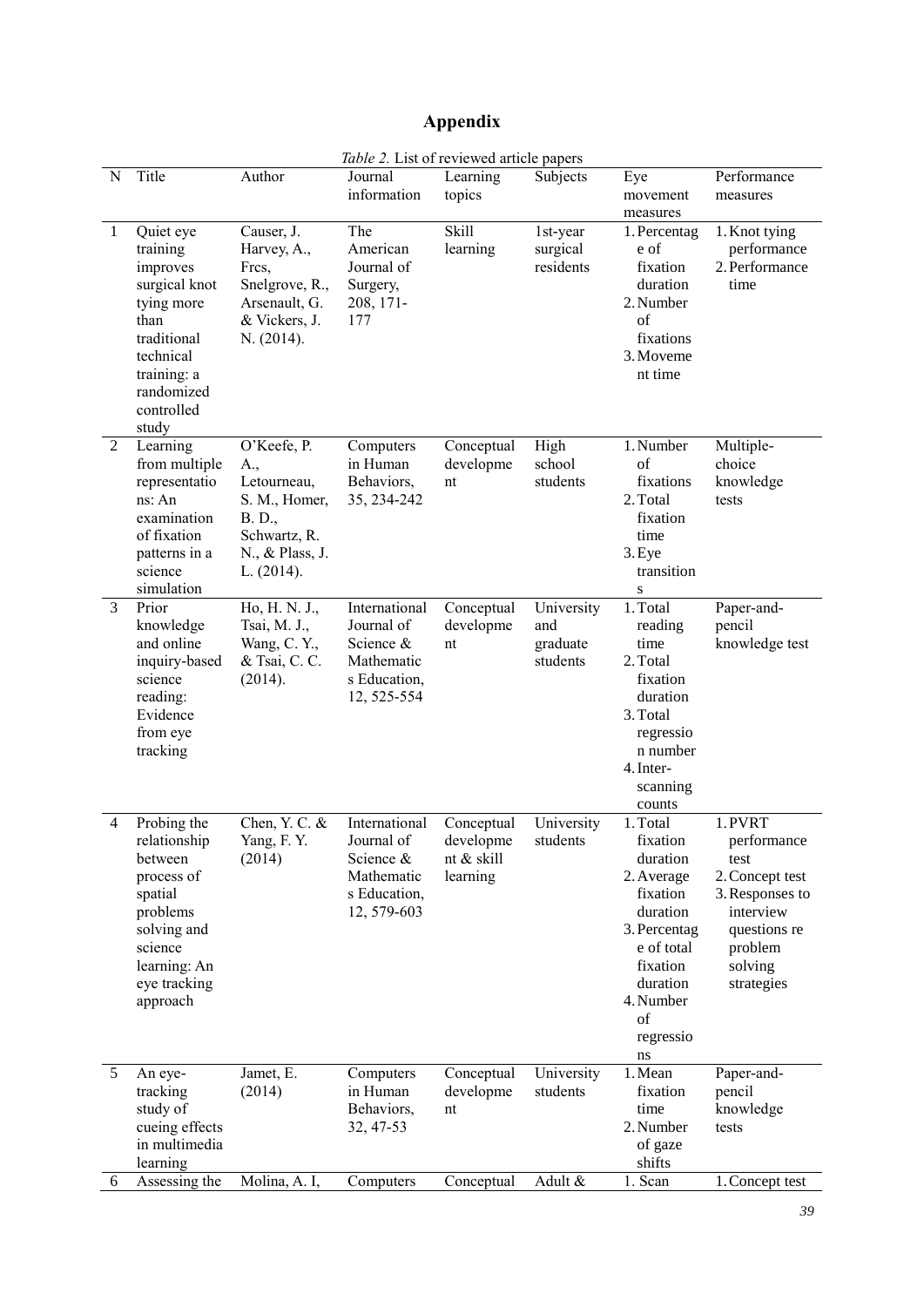|                | effectiveness<br>of new<br>devices for<br>accessing<br>learning<br>materials: An<br>empirical<br>analysis<br>based on eye<br>tracking and<br>learner<br>subjective | Redondo, M.<br>A., Lacave,<br>C., & Ortega,<br>M. (2014).                                                                                            | in Human<br>Behavior,<br>31, 475-490               | developme<br>nt               | university<br>students       | paths<br>2. Fixation<br>duration                                                                                                                  | 2. Perception<br>questionnaire<br>s for<br>technology<br>acceptance,<br>cognitive<br>load, and<br>motivation |
|----------------|--------------------------------------------------------------------------------------------------------------------------------------------------------------------|------------------------------------------------------------------------------------------------------------------------------------------------------|----------------------------------------------------|-------------------------------|------------------------------|---------------------------------------------------------------------------------------------------------------------------------------------------|--------------------------------------------------------------------------------------------------------------|
| $\overline{7}$ | perception<br>Seductive<br>details and<br>attention<br>distraction-<br>An eye<br>tracker<br>experiment                                                             | Rey, G. D.<br>(2014)                                                                                                                                 | Computers<br>in Human<br>Behavior,<br>32, 133-144  | Conceptual<br>Developme<br>nt | 55<br>university<br>students | 1. Mean<br>total<br>fixation<br>time<br>2. Total<br>reading<br>time<br>3. Anti-<br>saccade                                                        | Knowledge<br>tests (retention<br>& transfer)                                                                 |
| $\,8\,$        | The role of<br>decorative<br>pictures in<br>learning                                                                                                               | Lenzner, A.,<br>Schnotz, W.,<br>& Muller, A.<br>(2013)                                                                                               | Instructional<br>Science, 41,<br>811-831           | Perception                    | 7th and 8th<br>graders       | 1. Gaze<br>duration<br>2. Number<br>of<br>switches<br>between<br>text and<br>picture<br>3. Time of<br>the first<br>visit                          | N/A                                                                                                          |
| 9              | How<br>Inspecting a<br>Picture<br>Affects<br>Processing of<br>Text in<br>Multimedia<br>Learning                                                                    | Eitel, A.,<br>Scheiter, K, &<br>Schuler, A.<br>(2013)                                                                                                | Applied<br>Cognitive<br>Psychology,<br>27, 451-461 | Conceptual<br>developme<br>nt | University<br>students       | Dwell<br>times<br>(reading<br>times)                                                                                                              | 1. Verbal<br>recalls<br>2. Comprehensi<br>on tests                                                           |
| 10             | When do<br>spatial<br>abilities<br>support<br>student<br>comprehensio<br>n of STEM<br>visualizations<br>?                                                          | Hinze, S. R.,<br>Williamson,<br>V. M., Shultz,<br>Williamson,<br>M. J.,<br>Wiliamson, K.<br>C.,<br>Deslongcham<br>ps, G., &<br>Rapp, D. N.<br>(2013) | Cognitive<br>Process, 14,<br>129-142               | Conceptual<br>developme<br>nt | University<br>students       | 1. Total<br>fixation<br>duration<br>2. Proportio<br>n of<br>fixation<br>duration<br>3. Transitio<br>ns<br>between<br>animatio<br>ns and<br>videos | 1. Four tests for<br>assessing<br>spatial ability<br>2. Comprehensi<br>on tests                              |
| 11             | Effects of<br>Picture<br>Labeling on<br><b>Science Text</b><br>Processing<br>and Learning:                                                                         | Mason, L.<br>Pluchino, P.,<br>& Tornatora,<br>M. C. (2013)                                                                                           | Reading<br>Research<br>Quarterly,<br>48, 199-214   | Conceptual<br>developme<br>nt | Sixth<br>graders             | 1. First-pass<br>fixation<br>time<br>2. Second-<br>pass<br>fixation                                                                               | 1. Comprehensi<br>on test (pre,<br>post,<br>delayed-post)<br>2. Spatial<br>ability tests                     |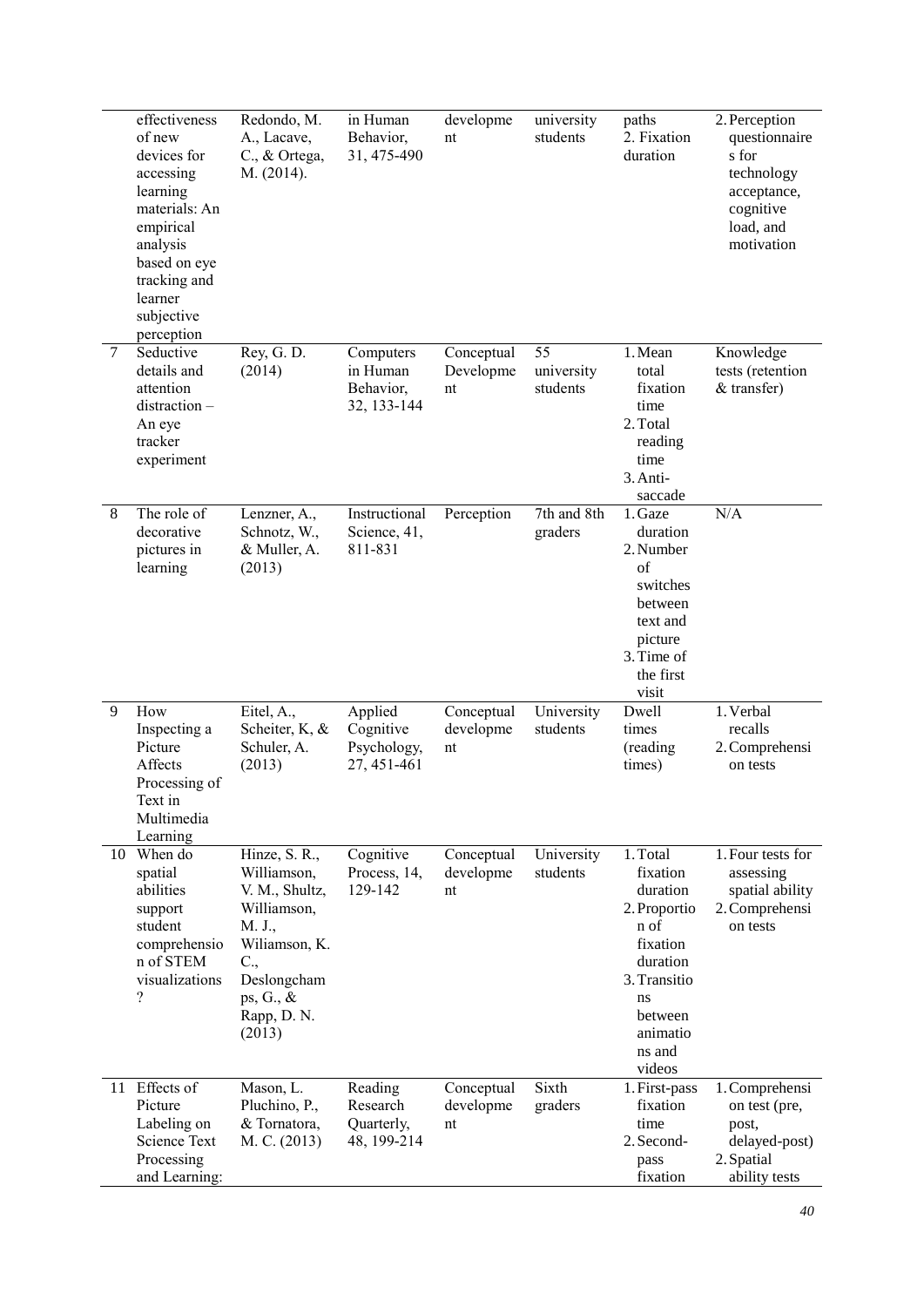| 12 | Evidence<br>From Eye<br>Movements<br>Transfer of<br>expertise: An<br>eye tracking<br>and think<br>aloud study<br>using<br>dynamic<br>medical<br>visualizations | Gegenfurtner,<br>$A_{\cdot}, \&$<br>Seppanen, M.<br>(2013)                                                            | Computers<br>&<br>Education,<br>63, 393-403                         | Skill<br>learning             | Medical<br>professiona<br>ls | times<br>$(look-$<br>from)<br>1. Number<br>$\sigma$ f<br>fixations<br>2. Fixation<br>durations                                                                                                                                        | 3. Working<br>Memory<br>tests<br>4. Achievement<br>records<br>1. Diagnostic<br>performance<br>2. Verbal<br>reports about<br>task<br>engagement |
|----|----------------------------------------------------------------------------------------------------------------------------------------------------------------|-----------------------------------------------------------------------------------------------------------------------|---------------------------------------------------------------------|-------------------------------|------------------------------|---------------------------------------------------------------------------------------------------------------------------------------------------------------------------------------------------------------------------------------|------------------------------------------------------------------------------------------------------------------------------------------------|
| 13 | Tracking<br>learners'<br>visual<br>attention<br>during a<br>multimedia<br>presentation<br>in a real<br>classroom                                               | Yang, F.Y.,<br>Chang, C.Y.,<br>Chien, W. R.,<br>Chien, Y. T.,<br>& Tseng, Y.<br>H. (2013)                             | Computers<br>&<br>Education,<br>62, 208-220                         | Conceptual<br>developme<br>nt | University<br>students       | 1. Total<br>fixation<br>duration<br>2. Number<br>of<br>fixations<br>3. Average<br>fixation<br>duration<br>4. Percentag<br>e of<br>viewing<br>time<br>5. Percentag<br>e of total<br>fixation<br>6. Frequenc<br>y of<br>saccade<br>path | Concept recall                                                                                                                                 |
|    | 14 Identifying<br>student use of<br>ball-and-stick<br>images<br>versus<br>electrostatic<br>potential map<br>images via<br>eye tracking                         | Williamson,<br>V. M.,<br>Hegarty, M.,<br>Deslongcham<br>ps, G.,<br>Williamson,<br>K. C., &<br>Shultz, M. J.<br>(2013) | Journal of<br>Chemical<br>Education,<br>90, 159-164                 | Conceptual<br>developme<br>nt | University<br>students       | 1. Number<br>of<br>fixations<br>2. Total<br>fixation<br>time                                                                                                                                                                          | Responses to<br>interview<br>questions                                                                                                         |
| 15 | An eye<br>movement<br>analysis of<br>the spatial<br>contiguity<br>effect in<br>multimedia<br>learning                                                          | Johnson, C. I.<br>& Mayer, R.<br>E. (2012)                                                                            | Journal of<br>Experimenta<br>Psychology-<br>Applied, 18,<br>178-191 | Conceptual<br>developme<br>nt | College<br>students          | 1. Text-to-<br>diagram<br>transition<br>S<br>2. Proportio<br>n of<br>transition<br>S<br>3. Proportio<br>n of<br>fixations<br>4. Total<br>fixation<br>durations                                                                        | 1. Spatial<br>ability<br>2. Retention<br>and transfer<br>tests.                                                                                |
|    | 16 Effects of<br>different<br>multimedia                                                                                                                       | Chuang, H. H.<br>& Liu, H. C.<br>(2012)                                                                               | Journal Of<br>Science<br>Education                                  | Conceptual<br>developme<br>nt | College<br>students          | 1. Number<br>of<br>fixations                                                                                                                                                                                                          | N/A                                                                                                                                            |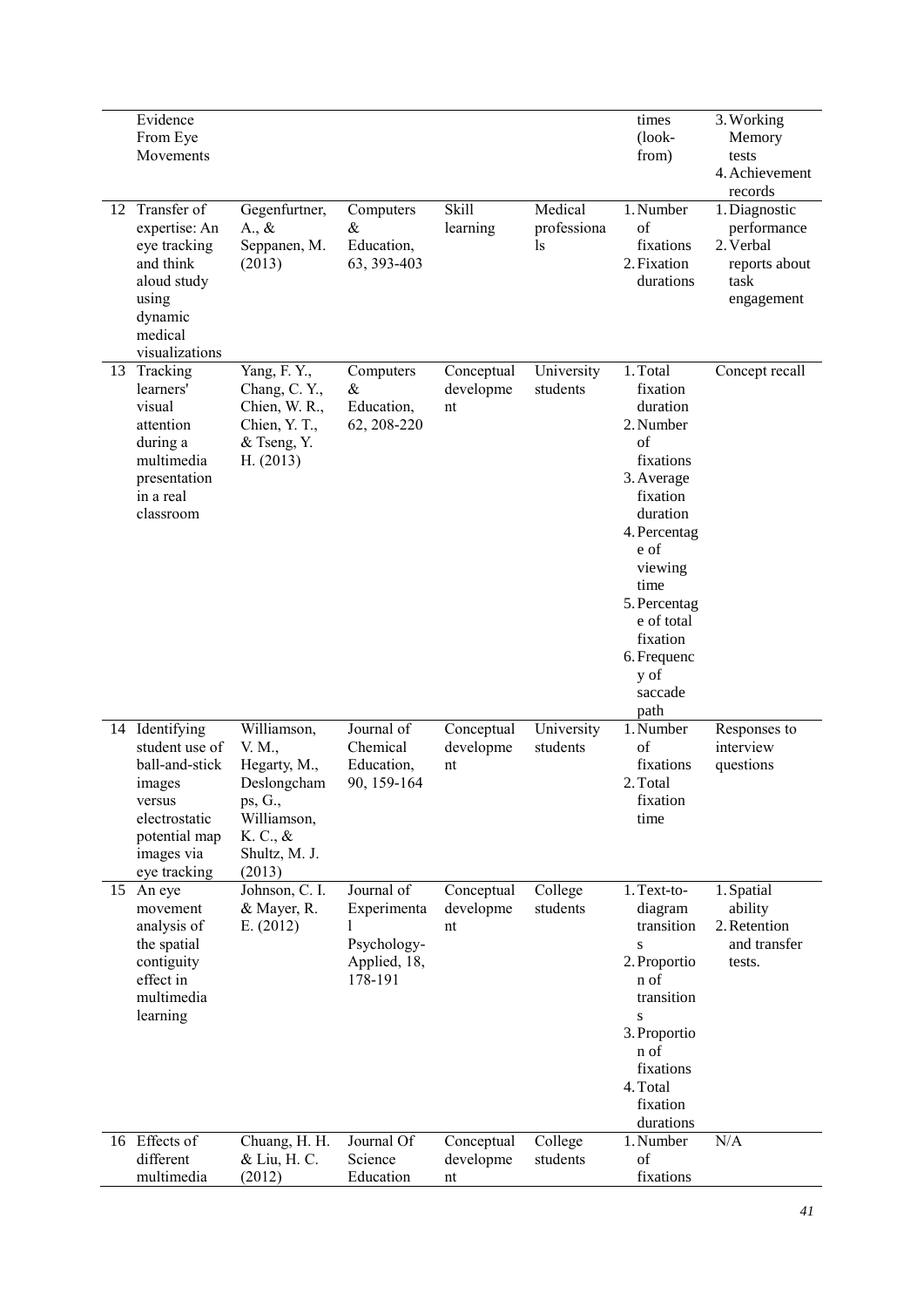|    | presentations<br>on viewers'<br>information-<br>processing<br>activities<br>measured by<br>eye-tracking<br>technology                                    |                                                                                     | And<br>Technology,<br>21, 276-286                                       |                               |                                      | 2. Total<br>fixation<br>duration<br>3. Pupil size<br>4. Scan path                                                                                                                                  |                                                                                                                          |
|----|----------------------------------------------------------------------------------------------------------------------------------------------------------|-------------------------------------------------------------------------------------|-------------------------------------------------------------------------|-------------------------------|--------------------------------------|----------------------------------------------------------------------------------------------------------------------------------------------------------------------------------------------------|--------------------------------------------------------------------------------------------------------------------------|
| 17 | Visual<br>attention for<br>solving<br>multiple-<br>choice<br>science<br>problem: An<br>eye-tracking<br>analysis                                          | Tsai, M. J.,<br>Hou, H. T.,<br>Lai, M. L.,<br>Liu, W. Y., &<br>Yang, F.Y.<br>(2012) | Computers<br>&<br>Education,<br>58, 375-385                             | Conceptual<br>developme<br>nt | College<br>students                  | Fixation<br>durations                                                                                                                                                                              | 1. Problem<br>solving<br>performance<br>(think aloud)<br>2. Computer<br>log records<br>(typing and<br>mouse<br>clicking) |
| 18 | Using eye-<br>tracking<br>technology to<br>investigate<br>the redundant<br>effect of<br>multimedia<br>web pages on<br>viewers'<br>cognitive<br>processes | Liu, H. C.,<br>Lai, M. L., &<br>Chuang, H. H.<br>(2011)                             | Computers<br>In Human<br>Behavior,<br>27, 2410-<br>2417                 | Conceptual<br>developme<br>nt | Male<br>university<br>students       | 1. Number<br>of<br>fixations<br>2. Fixation<br>duration<br>3. Saccades<br>4. Scan path<br>5. Pupil<br>dilation                                                                                     | Cognitive load                                                                                                           |
| 19 | The influence<br>of different<br>representatio<br>ns on solving<br>concentration<br>problems at<br>elementary<br>school                                  | Liu C. - J., &<br>Shen M.-H.<br>(2011)                                              | Journal Of<br>Science<br>Education<br>And<br>Technology,<br>20, 621-629 | Skill/strate<br>gy learning   | Third and<br>fifth grade<br>students | 1. Fixation<br>duration<br>2. Saccade<br>duration<br>3. Blink<br>duration                                                                                                                          | Correct rate                                                                                                             |
| 20 | Identifying<br>representatio<br>nal<br>competence<br>with multi-<br>representatio<br>nal displays                                                        | Stieff M.,<br>Hegarty M.,<br>$\&$<br>Deslongcham<br>ps G. (2011)                    | Cognition<br>And<br>Instruction,<br>$29(1)$ , 123-<br>145               | Conceptual<br>developme<br>nt | University<br>students               | 1. Total<br>fixation<br>duration<br>2. Saccades<br>(transitio<br>ns)                                                                                                                               | 1. Accuracy<br>rate<br>2. Verbal<br>responses<br>3. Interaction<br>with<br>animations                                    |
| 21 | An<br>examination<br>of cognitive<br>processing of<br>multimedia<br>information<br>based on<br>viewers' eye<br>movements                                 | Liu H. - C., &<br>Chuang H. -<br>H. (2011)                                          | Interactive<br>Learning<br>Environmen<br>ts, $19(5)$ ,<br>503-517       | Conceptual<br>developme<br>nt | University<br>students               | $\overline{1}$ . Number<br>of<br>fixations<br>2. Fixation<br>duration<br>3. Location<br>of<br>fixation<br>4. Fixation<br>density<br>saccade<br>5. Number<br>of<br>saccades<br>6. Saccade<br>length | N/A                                                                                                                      |
| 22 | Towards                                                                                                                                                  | Mu, X. (2010)                                                                       | Computers                                                               | Skill/strate                  | 60                                   | 1. Reading                                                                                                                                                                                         | 1. Average                                                                                                               |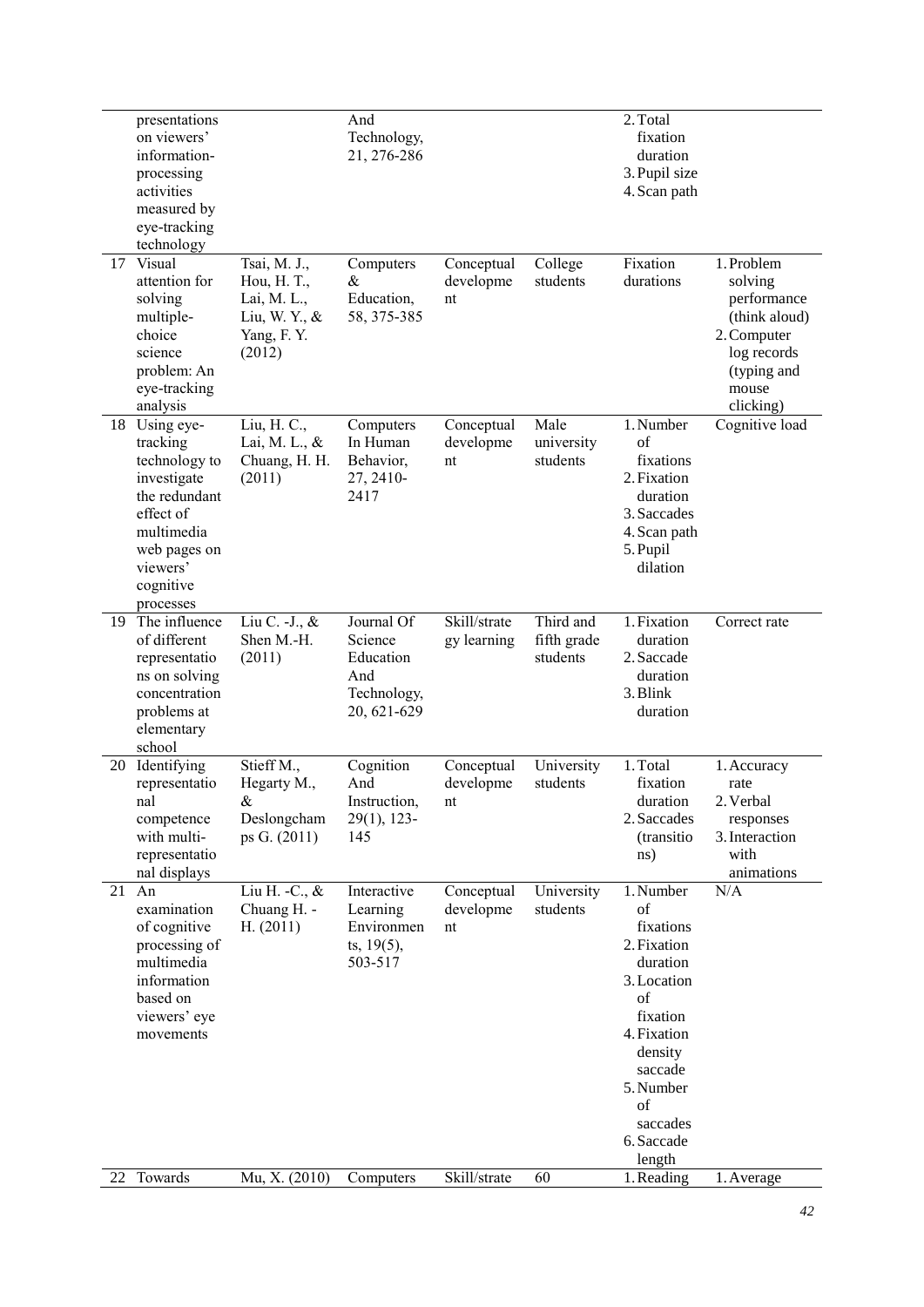|    | effective<br>video<br>annotation:<br>An approach<br>to<br>automatically<br>link notes<br>with video<br>content                           |                                                                     | $\&$<br>Education,<br>55, 1752-<br>1763                 | gy (note<br>taking)                           | university<br>students                   | time<br>2. Gaze<br>movemen<br>ts                                                                               | length of<br>notes<br>2. Total number<br>of<br>annotations<br>3. Distribution<br>of note-<br>taking<br>frequencies<br>4. Clicks on<br>links |
|----|------------------------------------------------------------------------------------------------------------------------------------------|---------------------------------------------------------------------|---------------------------------------------------------|-----------------------------------------------|------------------------------------------|----------------------------------------------------------------------------------------------------------------|---------------------------------------------------------------------------------------------------------------------------------------------|
| 23 | Change<br>detection in<br>desktop<br>virtual<br>environments<br>: An eye-<br>tracking<br>study                                           | Karacan, H.,<br>Cagiltay, K.,<br>Tekman, H.<br>G. (2010)            | Computers<br>In Human<br>Behavior,<br>26, 1305-<br>1313 | Perception                                    | University<br>students                   | 1. Total<br>fixation<br>duration<br>2. Average<br>fixation<br>duration<br>3. Location<br>of<br>fixation        | Response time                                                                                                                               |
|    | 24 A closer look<br>at split visual<br>attention in<br>system- and<br>self paced<br>instruction in<br>multimedia<br>learning             | Schmidt-<br>Weigand, F.<br>Kohnert, A.,<br>& Glowalla,<br>U. (2010) | Learning<br>And<br>Instruction,<br>20, 100-110          | Conceptual<br>developme<br>nt                 | University<br>students                   | 1. Total<br>viewing<br>time<br>2. Number<br>of<br>transition<br>S<br>between<br>text and<br>visualizat<br>ions | 1. Test for<br>experience<br>with<br>meteorology<br>2. Retention<br>and transfer<br>test<br>3. Visual<br>memory test.                       |
| 25 | Effects of<br>animation's<br>speed of<br>presentation<br>on perceptual<br>processing<br>and learning                                     | Meyer, K.,<br>Rasch, T.,<br>Schnotz, W.<br>(2010)                   | Learning<br>And<br>Instruction,<br>20, 135-145          | Conceptual<br>developme<br>nt                 | University<br>students                   | Proportions<br>of fixation<br>time                                                                             | 1. Prior<br>knowledge<br>test<br>2. Comprehensi<br>on test                                                                                  |
|    | 26 Explaining<br>the Modality<br>and<br>Contiguity<br>Effects: New<br>Insights From<br>Investigating<br>Students'<br>Viewing<br>Behavior | Schmidt-<br>Weigand, F.<br>Kohnert, A.,<br>& Glowalla,<br>U. (2010) | Applied<br>Cognitive<br>Psychology,<br>24, 226-237      | Conceptual<br>developme<br>nt                 | University<br>students                   | Total<br>viewing<br>time                                                                                       | 1. Prior<br>knowledge<br>test<br>2. Retention<br>and transfer<br>test                                                                       |
| 27 | Why does<br>signaling<br>enhance<br>multimedia<br>learning?<br>Evidence<br>from eye<br>movements                                         | Ozcelik, F.,<br>Arslan-Ari, I.,<br>Cagiltay, K.<br>(2010)           | Computers<br>In Human<br>Behavior,<br>26, 110-117       | Conceptual<br>developme<br>nt                 | University<br>students                   | Fixation<br>duration<br>and<br>location                                                                        | 1. Prior<br>knowledge<br>test<br>2. Retention<br>and transfer<br>test<br>3. Matching<br>test                                                |
| 28 | The impact of<br>multimedia<br>effect on<br>science                                                                                      | Hsiao-Ching<br>She, Yi-Zen<br>Chen (2009)                           | Computers<br>&<br>Education,<br>53, 1297-               | Conceptual<br>developme<br>nt (mitosis<br>and | 24 7th<br>grade<br>students<br>(average) | number of<br>fixations,<br>total<br>inspection                                                                 | pre-test,<br>post-<br>test<br>(understanding<br>of mitosis and                                                                              |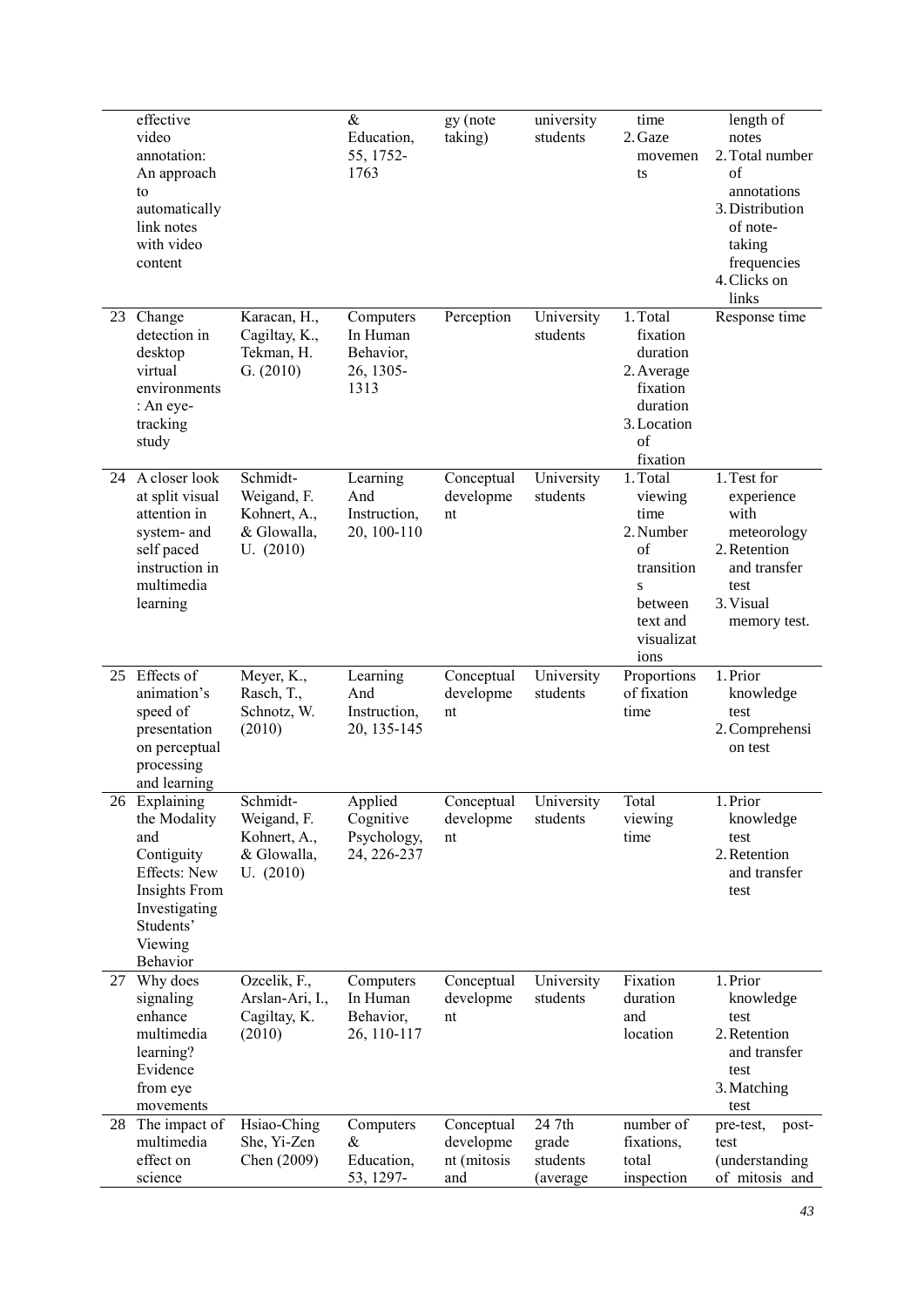|    | learning:<br>Evidence<br>from eye<br>movements                                                                                                                                  |                                                                                         | 1307                                                                                 | meiosis)                      | age 12 yrs)                | time, mean<br>fixation<br>duration                                                                                                                         | meiosis),<br>and<br>retention-test<br>scores                                                                                                                                                      |
|----|---------------------------------------------------------------------------------------------------------------------------------------------------------------------------------|-----------------------------------------------------------------------------------------|--------------------------------------------------------------------------------------|-------------------------------|----------------------------|------------------------------------------------------------------------------------------------------------------------------------------------------------|---------------------------------------------------------------------------------------------------------------------------------------------------------------------------------------------------|
| 29 | An eye-<br>tracking<br>study of how<br>color coding<br>affects<br>multimedia<br>learning                                                                                        | Ozcelik, E.<br>Karakus, T.<br>Kursun, E. &<br>Cagiltay, K.<br>(2009)                    | Computers<br>&<br>Education,<br>53, 445-453                                          | Conceptual<br>developme<br>nt | University<br>students     | Total<br>fixation<br>time                                                                                                                                  | 1. Prior<br>knowledge<br>test<br>2. A subjective<br>rating scale<br>for perceived<br>difficulty<br>3. Retention<br>test                                                                           |
| 30 | An<br>experimental<br>assessment of<br>the use of<br>cognitive and<br>affective<br>factors in<br>adaptive<br>educational<br>hypermedia                                          | Tsianos, N.,<br>Lekkas, Z.,<br>Germanakos,<br>P., Mourlas,<br>C., Samaras,<br>G. (2009) | <b>IEEE</b><br>Transactions<br>On Learning<br>Technologie<br>$s, 2(3), 249$ -<br>258 | Conceptual<br>developme<br>nt | University<br>students     | 1. Number<br>$\sigma$ f<br>fixations<br>2. Fixation<br>duration<br>3. Scan path                                                                            | 1. Cognitive<br>Style<br>Analysis<br>2. Visuospatial<br>working<br>memory span<br>test (VWMS)<br>3. Speed and<br>accuracy<br>task-based<br>tests<br>4. Anxiety tests<br>5. Comprehensi<br>on test |
| 31 | The influence<br>of prior<br>knowledge<br>on viewing<br>and<br>interpreting<br>graphics with<br>macroscopic<br>and<br>molecular<br>representatio<br>ns                          | Cook, M., &<br>E., W. G.<br>Carter (2008)                                               | Science<br>Education,<br>848-867                                                     | Conceptual<br>developme<br>nt | High<br>school<br>students | Sequential<br>path<br>analysis of<br>fixation                                                                                                              | 1. Prior<br>knowledge<br>assessment<br>2. Comprehensi<br>on interview                                                                                                                             |
| 32 | $\overline{O}$ ne click<br>away is too<br>far! How the<br>presentation<br>of cognitive<br>learning aids<br>influences<br>their use in<br>multimedia<br>learning<br>environments | Ruf, T., &<br>Ploetzner, R.<br>(2014)                                                   | Computers<br>in Human<br>behavior,<br>229-239                                        | Conceptual<br>Developme<br>nt | University<br>students     | 1. Fixation<br>counts<br>2. Fixation<br>sequence<br>saccade<br>(alternati<br>ng<br>between<br>reading<br>and in the<br>support<br>and<br>content<br>areas) | 1. Posttest on<br>factual<br>knowledge<br>2. Transfer test                                                                                                                                        |
| 33 | What does<br>germane load<br>mean? An<br>empirical<br>contribution<br>to the<br>cognitive                                                                                       | Debue, N. &<br>van de<br>Leemput, C.<br>(2014)                                          | Frontiers in<br>psychology,<br>$v. 5, 1-12$                                          | Conceptual<br>developme<br>nt | University<br>students     | 1. Mean<br>number<br>of<br>fixations<br>2. Fixation<br>duration<br>3. Saccade                                                                              | Content recalls                                                                                                                                                                                   |